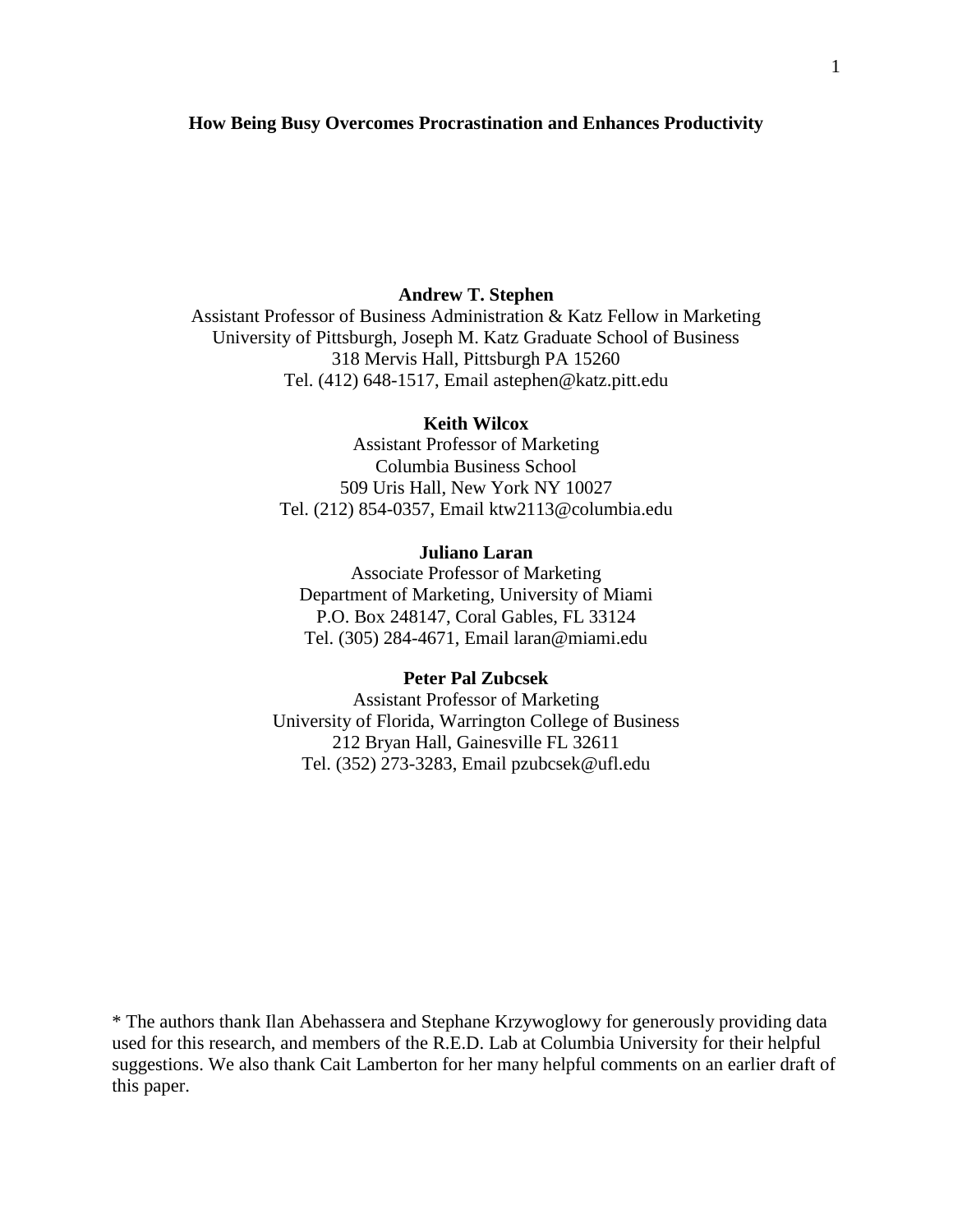#### **How Being Busy Overcomes Procrastination and Enhances Productivity**

## **Abstract**

Procrastination can have a negative effect on both individual and organizational productivity. This research examines how being busy influences procrastination when people have missed a deadline for completing a task. We demonstrate that missing a task deadline results in negative emotions that lead people to procrastinate, but that being busy mitigates these negative emotions. Therefore, when people have missed a deadline, they are less likely to procrastinate when they have many (vs. few) tasks to complete. Empirical evidence for this conceptualization is provided by an analysis of 586,808 real tasks from a software application designed to help people manage their tasks. One field study and two experiments replicate these findings and demonstrate that the extent to which people experience negative emotions from missing a deadline explains the effect of being busy on procrastination.

*Key words*:procrastination, productivity, goals, busyness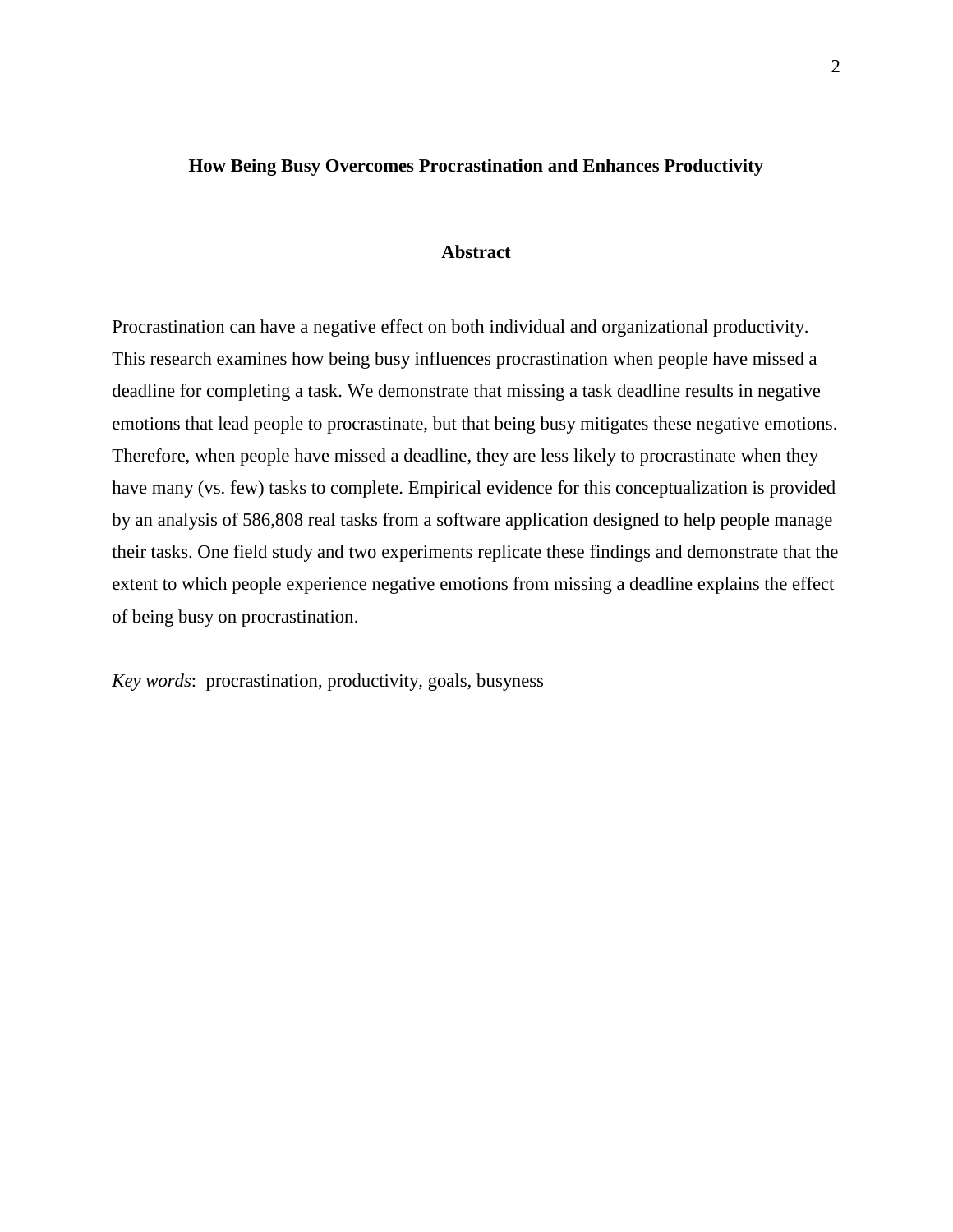#### **1. Introduction**

Improved productivity is an important driver of economic growth (Bisson, Stephenson, and Viguerie 2010). For individuals, increasing productivity in daily tasks can help them achieve their goals, both personal and professional. For this reason, many companies offer products and services aimed at helping people manage their time in order to be more productive (Gleick 1999). This is evidenced by the large numbers of time management courses available on the market, self-help books on time management and productivity, and companies offering services to help people be more productive. For example, approximately 5,000 productivity-related books were released in the U.S. from 2011 to 2013 (Baer 2013). A more recent trend, particularly with the increased adoption of mobile computing and smartphones, has been the use of software applications designed to make people more productive, such as "to do" list and reminder applications (e.g., Apple's App Store now features over 3,700 productivity-related applications; Baer 2013). The use of such applications has been increasing, with the average usage of productivity software applications growing from 15 times a month in 2011 to 30.6 times a month in 2013 (Baer 2013). Thus, understanding the factors that affect productivity is important for individuals and organizations.

A particularly common factor that can negatively impact productivity is procrastination (Gupta, Hershey, and Gaur 2012). Because procrastination has been characterized as the tendency to delay a task that one would like to complete (Steel 2007), we use the terms "task delay" and "procrastination" interchangeably. Conventional wisdom suggests that the more tasks a person has to complete, the more likely they should be to delay a task (i.e., procrastinate) because they have less time to allocate toward the task. Thus, busier people should be more prone to procrastination. Indeed, research suggests that trying to do many tasks concurrently can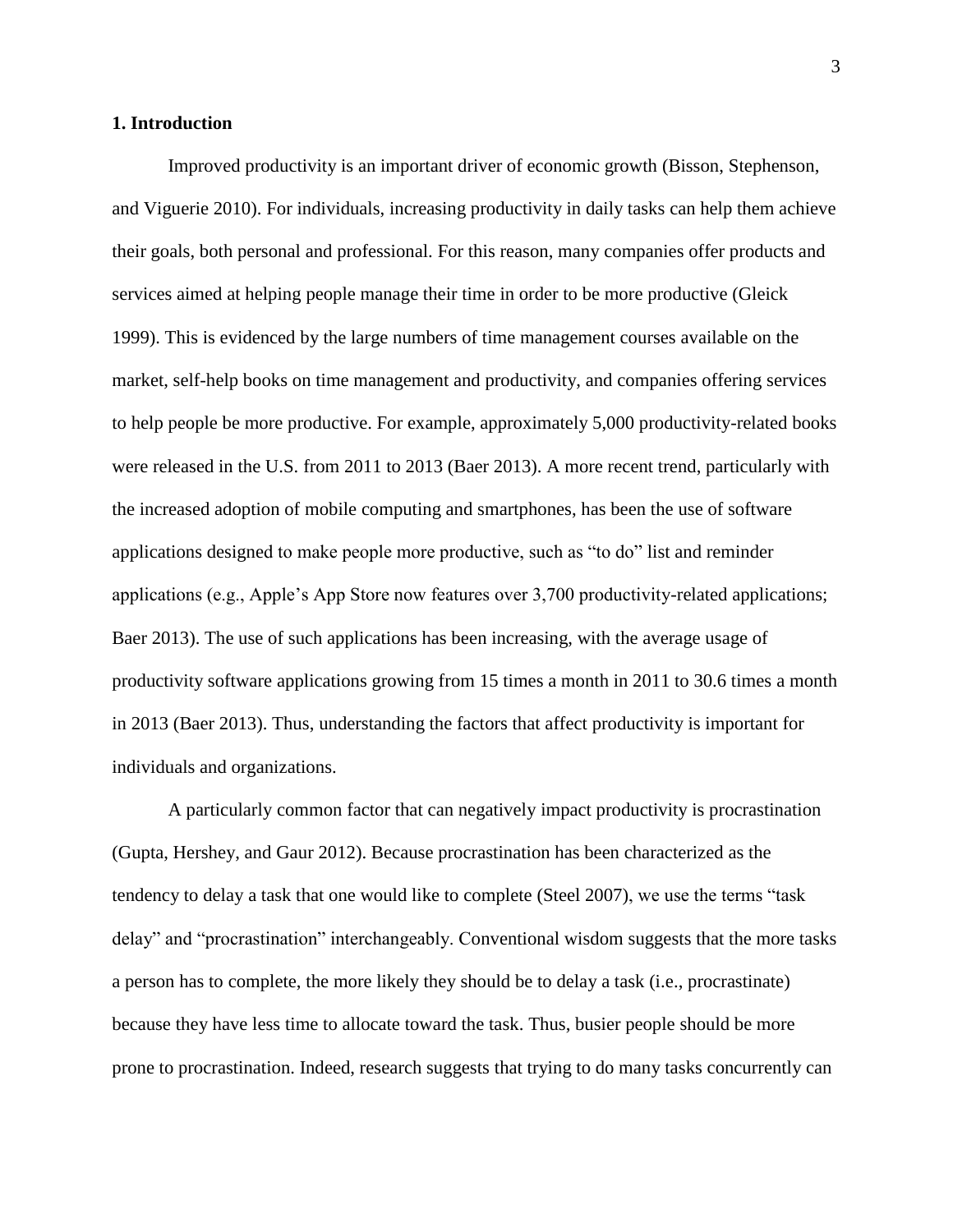lead to procrastination and have a negative effect on productivity (Korkki 2012, Rubinstein, Meyer, and Evans 2001). Additionally, people often blame their procrastination on being busy with other activities (Schraw, Wadkins, and Olafson 2007).

Despite extant research and conventional wisdom, there may be contexts in which having more tasks to do *reduces* procrastination. In this paper we investigate the extremely commonplace context in which people have missed a deadline for completing a task, and examine how this impacts procrastination. We propose that when people do not have many tasks to do (i.e., are not busy), missing a task deadline results in negative emotions that lead people to temporarily disengage from that task, which results in procrastination. Conversely, when people have many tasks to do (i.e., are busy), this disengagement is mitigated because being busy reduces the negative emotions resulting from missing the task deadline. This occurs because, as we will discuss later, having many tasks allows for an attribution that the deadline was missed *due to being busy*, which does not warrant negative feelings. Thus, the current research contributes to the literatures on productivity, procrastination, and goal pursuit by showing that the impact of missing a deadline for completing a task on one's ability to subsequently complete that task depends on how busy they are.

The sections that follow present our reasoning and describe how the literature on goal violation offers theoretical support for the predictions. We then present the results of four studies supporting our theory. In study 1, we analyze data from 586,808 real tasks submitted by 28,806 users of a popular task management (to-do list) software application that is designed to help people manage their tasks. We find that once an initial task-completion deadline has been missed, busier people tend to complete it sooner. In study 2, we replicate the findings of study 1 using data collected in a field study where we examined how being busy at the time of missing a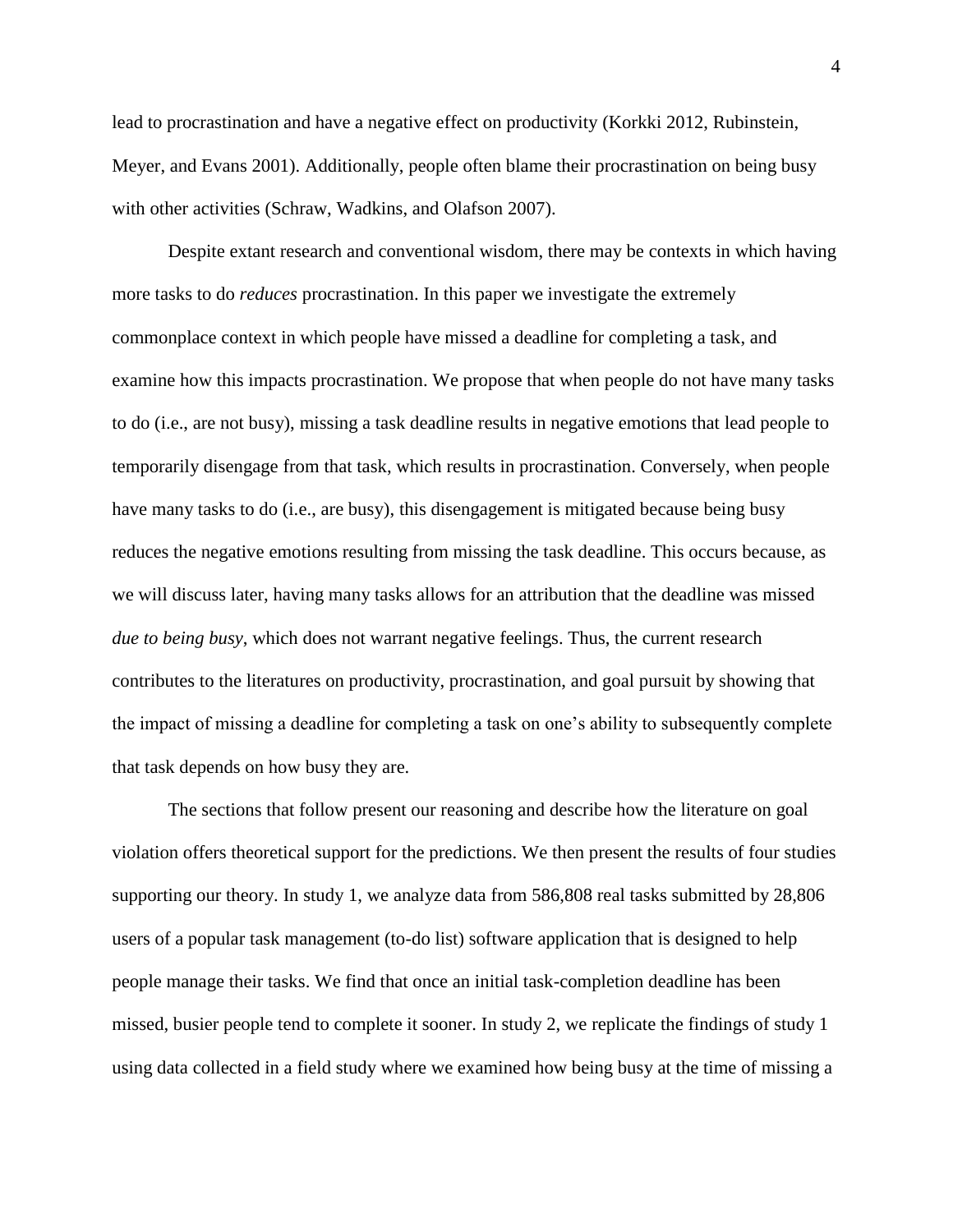task deadline impacts the likelihood of subsequently procrastinating on the task. In studies 3 and 4, we present the results of two experiments that manipulated perceptions of how busy people were and whether they missed a deadline to complete a task. We demonstrate that when people are not busy, missing a deadline increases negative emotions, which makes people more likely to procrastinate on the task. Busier people experience fewer negative emotions from missing a task deadline, which makes them less likely to procrastinate. Thus, real-world and experimental data support our predictions.

#### **2. Theoretical Background**

## **2.1 Missed Deadlines and Procrastination**

Procrastination refers to delaying the completion of a task that one would ideally like to complete at the moment (Steel 2007). It typically manifests in a variety of everyday personal situations, such as delaying the completion of house chores, putting off a car repair until a later date, or deferring getting a doctor's appointment that is important to one's health. Procrastination is also extremely prevalent in work-related contexts, such as an employee putting of writing a report, a manager deferring conference calls or meetings, or an executive delaying an important business trip. The negative effects of procrastination on personal well-being and productivity are well documented in personal- and work-related settings. People who procrastinate tend to be more agitated, anxious, and miserable than those who do not procrastinate (Herweg and Müller 2011, Lay 1994, Tice and Baumeister 1997). Procrastination is also associated with low selfesteem, dependency on others and a range of self-defeating behaviors, such as inciting anger in others and rejecting opportunities for pleasure (Ferrari and Tice 2000, Ferrari 2000). Procrastination also presents a significant threat to individual and organizational productivity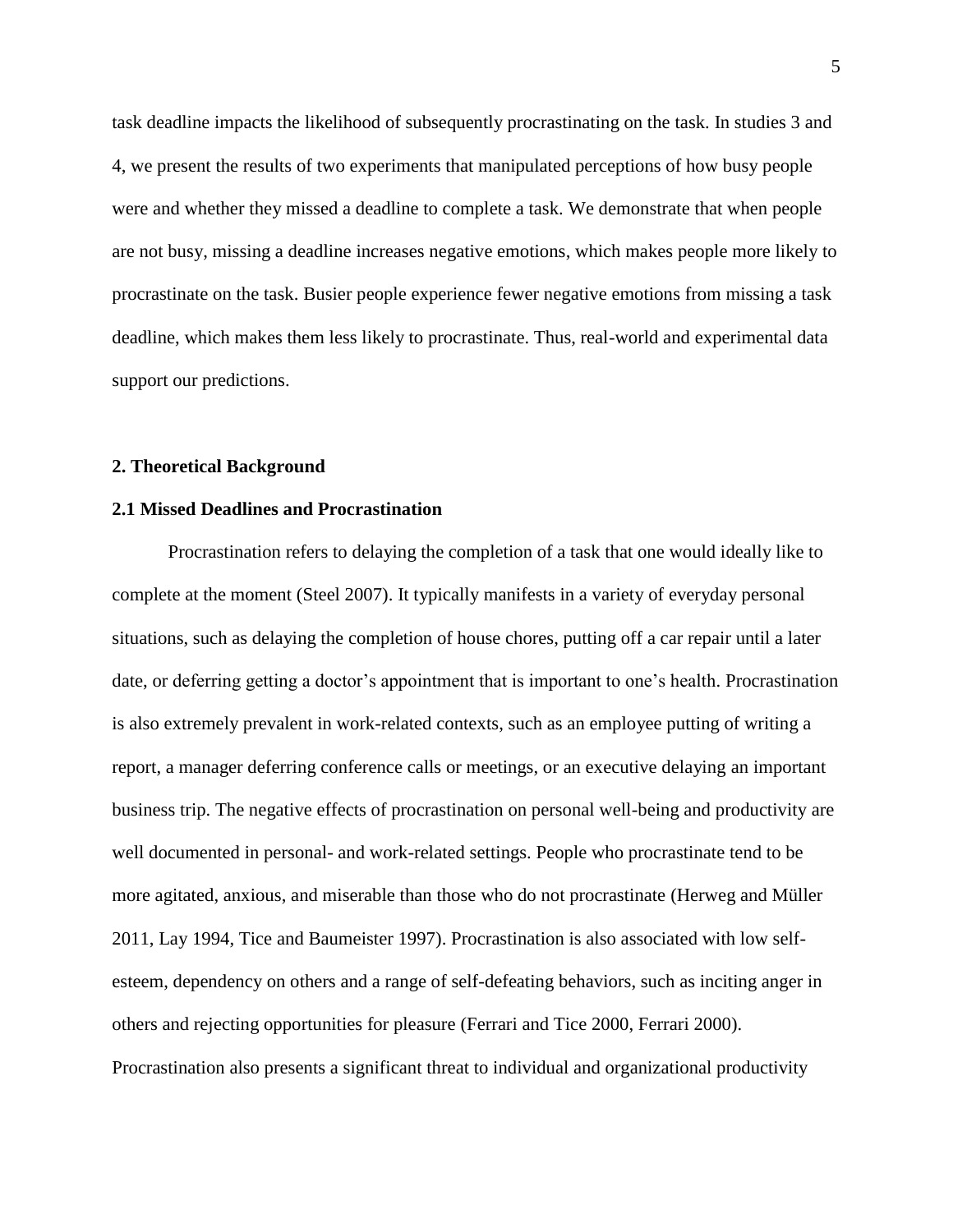(Gupta et al. 2012). Procrastinators tend to spend less time focusing on projects that are likely to succeed and more time on projects that are likely to fail (Lay 1990). Additionally, procrastinators tend to perform worse on tasks compared to those who do not procrastinate because they leave themselves too little time to complete tasks effectively (Ariely and Wertenbroch 2002, Dewitte and Lens 2000, Ferrari and Tice 2000, Van Eerde 2003).

Because of the negative consequences of procrastination, understanding how to reduce people's tendency to procrastinate is important. Procrastination is often regarded as a quintessential failure of self-regulation (Steel 2007, Wohl, Pychyl, and Bennett 2010). Consequently, setting a specific goal—or concrete deadline—for completing a task reduces procrastination (Ariely and Wertenbroch 2002, Soman and Cheema 2004). People are less likely to procrastinate on tasks with concrete deadlines compared to ones that have open-ended deadlines (Gupta et al. 2012). Additionally, because people often delay working on a task until a deadline is near, people perform better at tasks and are more likely to complete them when they set deadlines that are before the due date compared to deadlines that are at the due date (Ariely and Wertenbroch 2002). As a result, people often self-impose costly deadlines before the due date for completing tasks in order to reduce the likelihood that they will procrastinate (Ariely and Wertenbroch 2002).

Although task deadlines may be effective at reducing procrastination, setting a deadline but then missing it can make procrastination more likely. Soman and Cheema (2004; study 2) examined the effect of setting a task deadline on the time it takes to complete a task. People who completed a task before a self-imposed deadline finished the task in less time than people who did not set a deadline. However, they also found that people who missed their self-imposed deadline took longer to complete the task compared to people who did not set a deadline. The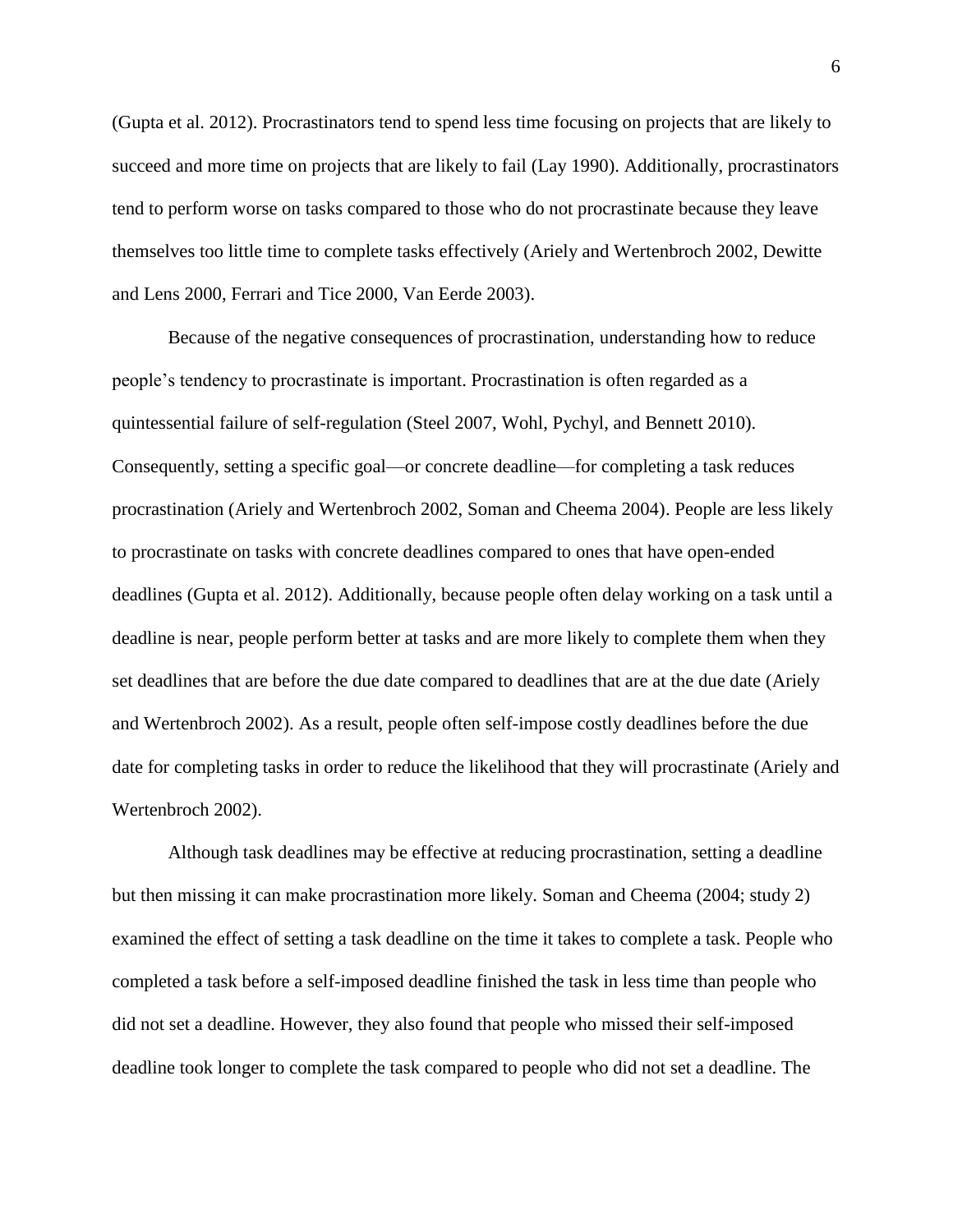reasoning behind this effect is that failing to achieve a personal goal can be painful. Consequently, when people violate a goal, they temporarily disengage from the goal in order to avoid the pain associated with failure (Cochran and Tesser 1996, Soman and Cheema 2004). Thus, when people miss a task deadline they may perceive the missed deadline as a personal failure and be more likely to procrastinate on that still-incomplete task. However, as we discuss in the next section, the influence of a missed deadline on procrastination (and, ultimately, productivity) may depend on how busy people are when they miss the deadline.

#### **2.2 Being Busy and Procrastination**

The current research investigates the effect of being busy on an individual's likelihood of procrastinating on a focal task and the time it takes to complete the task. We define being busy as the extent to which an individual has many tasks to complete at a given point in time. We do not establish an exact number of tasks at which point an individual enters a state of being busy. Rather, we assume that having two tasks to complete makes people busier than having one task, having three tasks makes people busier than having two tasks, and so on. Important in this characterization of busyness is that it does not necessarily refer to having multiple simultaneous tasks to be completed at once (i.e., multitasking). Rather, just having things to do in the near future (e.g., during a 24-hour period) will determine how busy a person is.

When a person misses a task deadline there are two possible courses of action. They can either disengage from the task (i.e., procrastinate) or they can stay actively engaged in their attempts to complete it. From a time availability standpoint, the fewer tasks an individual has to complete when they miss a deadline, the less likely they should be to disengage from the task because they have more time to allocate to it. However, there are a number of factors that may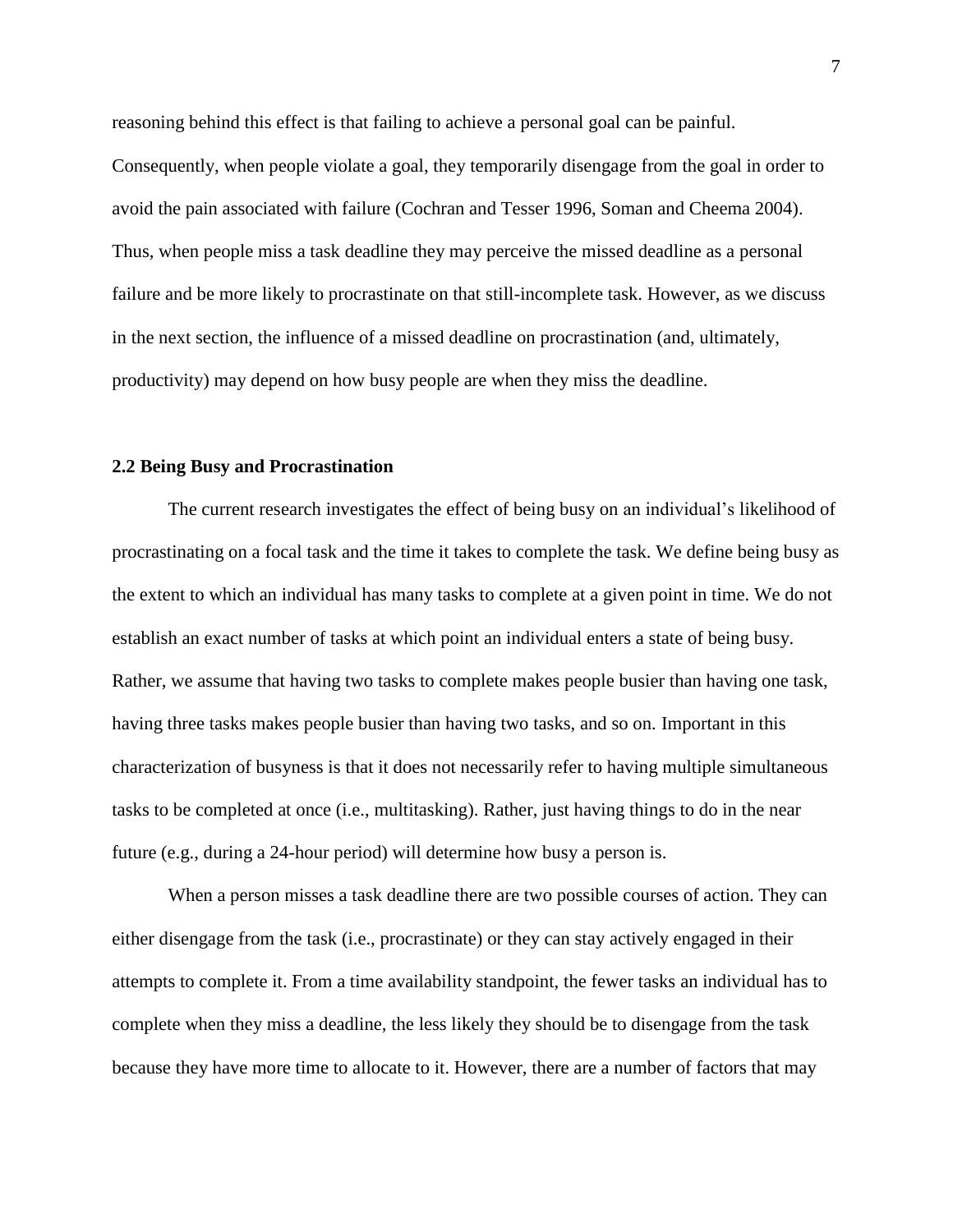influence task engagement for more versus less busy individuals. Potential factors are whether some people have more tasks because these tasks are more important and whether people who set more tasks for themselves are generally more productive. While all of these factors might predict higher task engagement for busier people, an examination of the goal violation literature suggests a more nuanced theory of the influence of being busy on task engagement.

Failing to achieve or violating a goal leads people to experience negative self-conscious emotions, such as shame and guilt (Muraven et al. 2005). Because the experience of these emotions is aversive, people attempt to avoid the pain associated with their failure by temporarily disengaging from the goal (Cochran and Tesser 1996, Hill 2004, Wilcox, Block, and Eisenstein 2011). The effect of even a small failure has been shown to lead to goal disengagement in several domains. For instance, when people exceed a monthly budget it results in negative emotions and makes people more likely to make an unnecessary purchase (Soman and Cheema 2004). Similarly, people who incur an outstanding balance in their credit card feel increased feelings of shame and guilt, which leads them to temporarily abandon their spending goals (Wilcox et al. 2011). Negative self-conscious emotions differ from other negative emotions in that people experience self-conscious emotions when they attribute the cause of an emotioneliciting event to the self (Weiner 1986). Thus, people disengage from a goal once it has been violated because they fault themselves for the transgression. This suggests that when people attribute the cause of missing a deadline to themselves, they should be more likely to procrastinate. This idea is consistent with research finding that when people blame themselves for an initial act of procrastination it can result in negative emotions, such as guilt, and make them more likely to subsequently procrastinate (Wohl et al. 2010). These findings also imply that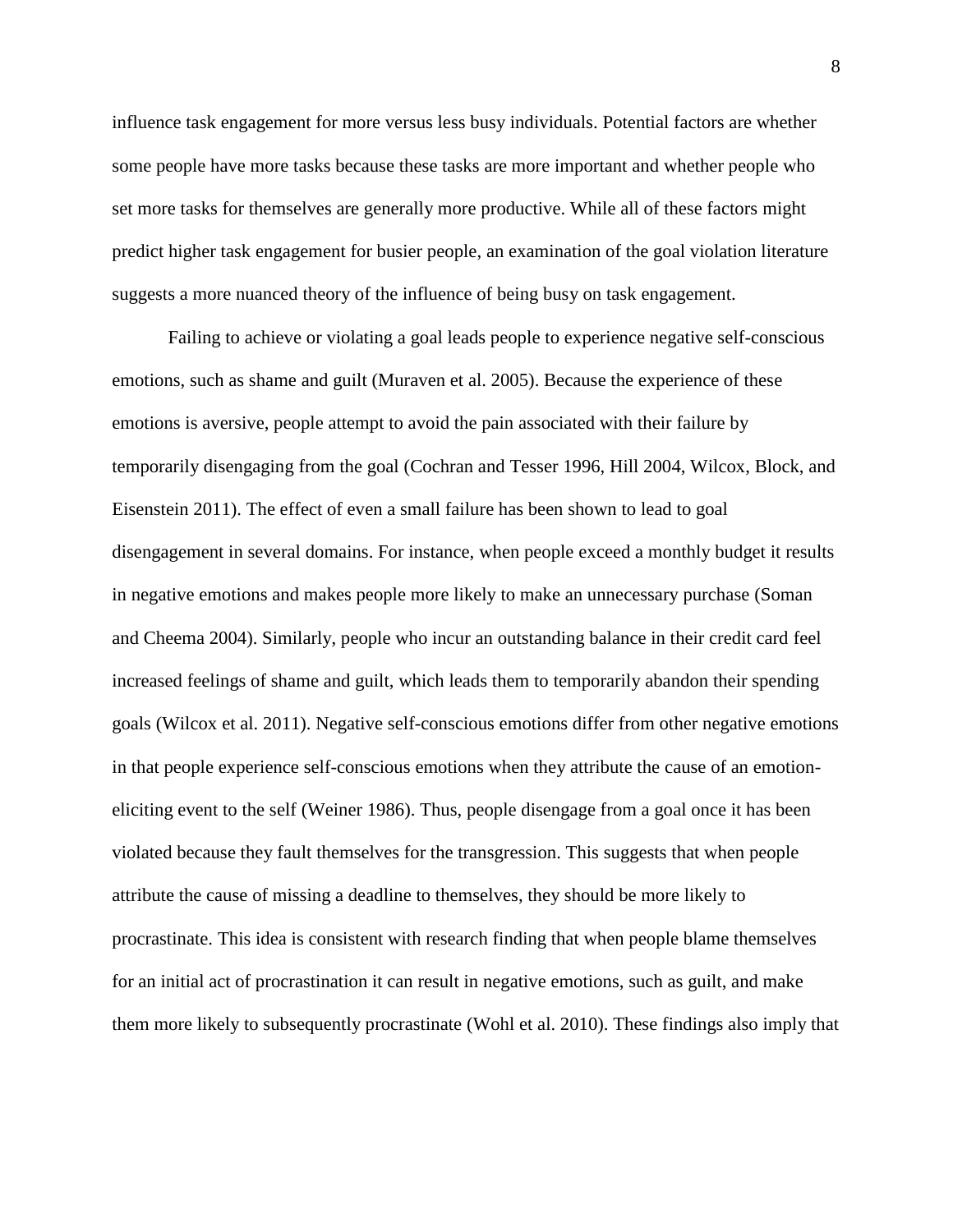when conditions reduce the negative emotions associated with missing a deadline people should be less likely to procrastinate.

The extent to which people experience negative emotions after personal transgressions often depends on whether the transgression can be justified (McGraw 1987). When a person can justify violating a personal standard they experience fewer negative emotions compared to when they cannot justify the transgression (Brock and Buss 1964). Thus, people who miss a task deadline may experience fewer negative emotions and be less likely to procrastinate if they can justify missing the deadline. For example, consider someone who had been trying to raise a target amount of money for a local charity based on a self-imposed deadline. If the person misses the deadline they may experience negative emotions for failing to reach the target, which could cause the person to procrastinate or give up on the goal entirely. However, if this failure is justifiable, or, put differently, could be plausibly excused (e.g., she was sick), she may be less likely to experience negative emotions, which would lead her to stay actively engaged in the task and be less likely to procrastinate. We propose that being busy provides individuals with the opportunity to justify missing a deadline and to thus excuse themselves for this transgression.

When people are pursuing many goals and are therefore attempting to complete multiple tasks (i.e., they are busy), completing any single task is understandably more difficult given limited time and resources. People who are in this situation may link being busy to the expectation that not everything can be done and not all tasks can be completed on time. Thus, the busier a person is, the more they expect that they will not get everything done on time. This expectation should mitigate the negative emotions associated with failing at goal pursuit because it allows them to justify their failure. In other words, being busy serves as justification that allows people to excuse themselves for their failure. Therefore, when busy people miss a task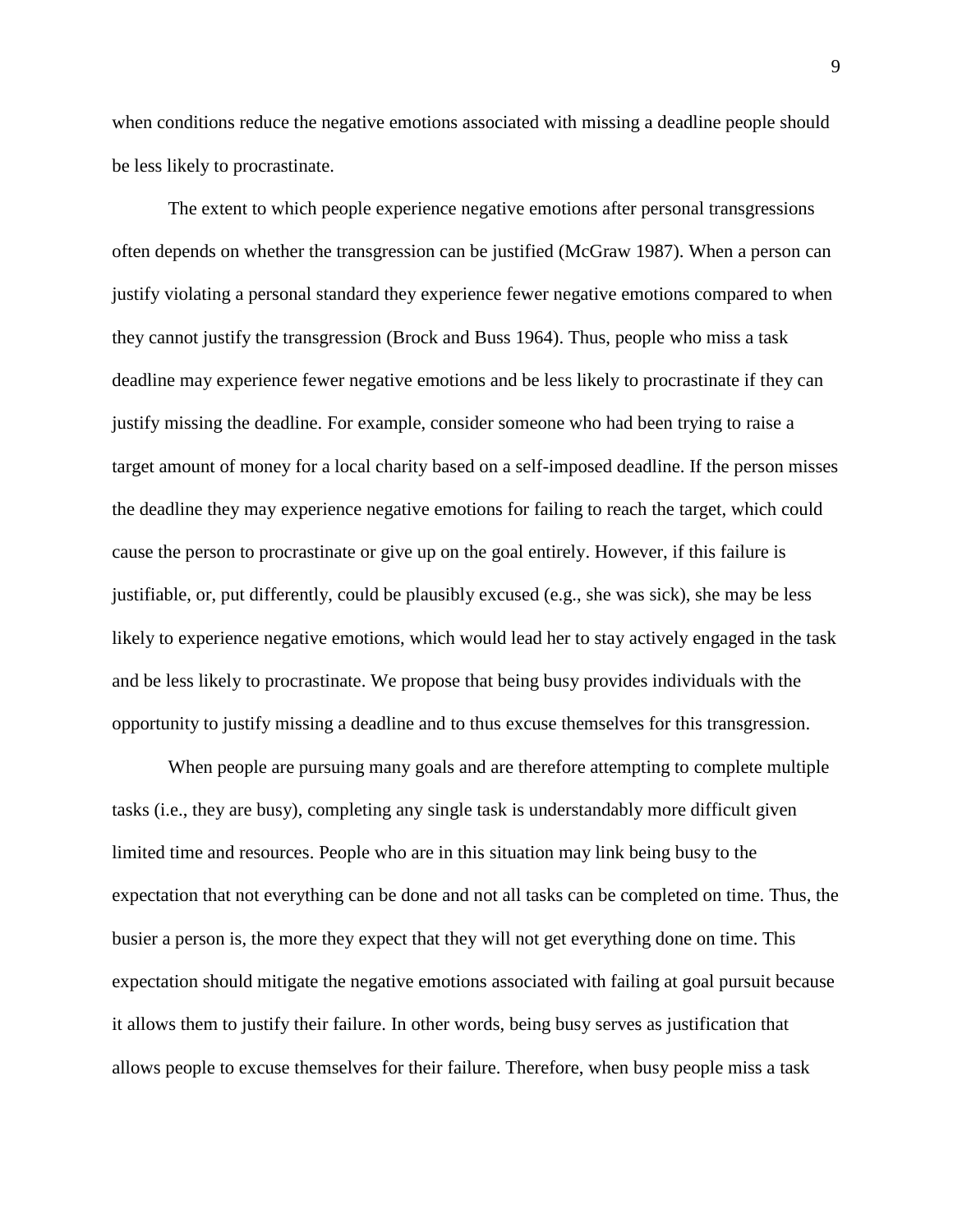deadline they should experience fewer negative emotions from missing the deadline and be less likely to procrastinate on a task compared to people who are not busy.

In summary, we predict that when people are not busy, missing a deadline for a task will make people more likely to subsequently procrastinate compared to when they do not miss the deadline. However, being busy will mitigate the negative effect of missing a deadline on procrastination. Busy people will experience fewer negative emotions and be less likely to procrastinate than people who are not busy. The next section presents the results of our analysis of real tasks from a task management software application. Following that we present results from a field study and two experiments aimed at testing the proposed mechanism.

#### **3. Study 1: Real Tasks from a Task Management Software Application**

#### **3.1 Overview and Data Description**

In this study we use data on real tasks to test our prediction that being busy reduces procrastination when people miss a task deadline. Our dataset is a record of tasks created and completed in a 538-day period in 2010 and 2011 by users of a popular to-do list software application. People use this software to help keep themselves organized in their personal and professional lives. The application can be used on mobile devices such as smartphones and tablets as an "app," by visiting a website, or through integration with email and calendar software. When a user creates a task, they give it a descriptive title (e.g., "write draft of new research paper") and set a deadline for completion (e.g., January 3). Once a task has been created they can change the deadline, and once the task is finished they mark it as "complete."

To test our theory, we needed to examine how the extent to which a user is busy moderates the relationship between deadlines (missed vs. not missed) and task completion. We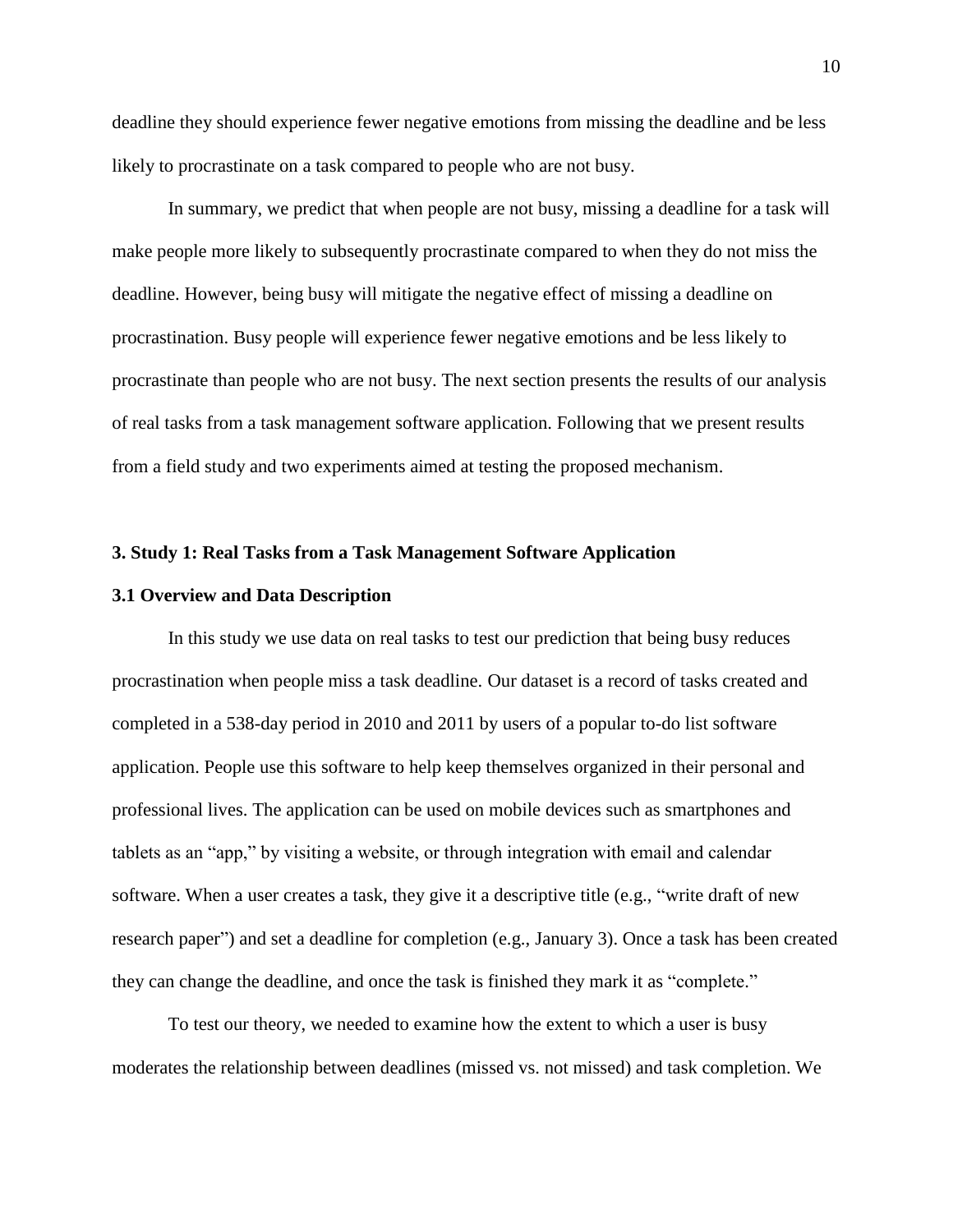used the time it takes to complete a task as an indicator of procrastination, and the number of incomplete tasks at any point in time as an indicator of the degree to which a person is busy. Since we were interested in time to completion as our dependent variable, all tasks in our analysis had to be completed. Tasks that were incomplete at the end of our 538-day observation window were not part of the analysis. This is necessary because in this context we can only assume that a task is real if it is eventually marked as complete (e.g., it is possible that an incomplete task in these data was never intended by a user to be a real task and could simply be a placeholder or general reminder). For similar reasons we also excluded tasks that users marked as complete and then changed back to incomplete.

Additionally, all tasks in our analysis had deadlines, and initial user-specified deadlines ranged between 1 and 365 days from the day of task creation. In this software application a user can create tasks without deadlines, however this was not typical. We observed, for each task a user creates, the initial deadline and all subsequent deadline deferrals ("push backs") before the user marked the task as complete. We used the number of deadline deferrals as an indicator of missing a deadline, which, as we argued earlier, could generate negative emotions and increase procrastination. As a robustness check, we also report an analysis using a different measure of missed deadlines, which produced consistent results.

#### **3.2 Variables Used in the Analysis**

Our dataset includes 586,808 unique tasks from 28,806 separate users of the application. The main variables used in our analysis are as follows:

 *Time to completion* (dependent variable): the number of days between task creation and task completion as indicated by the user.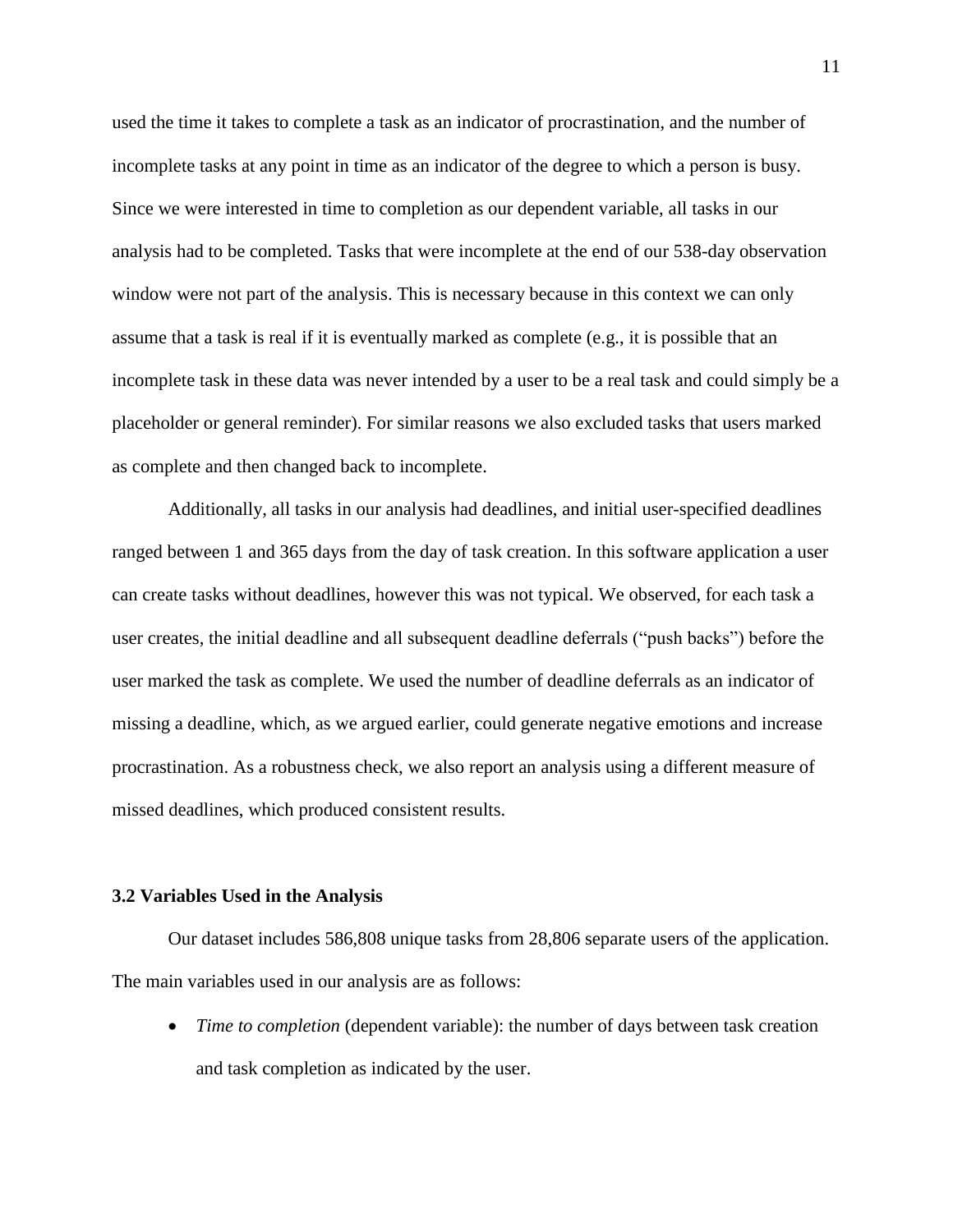- *Deadline changes*: the number of times a user pushed back the initial deadline before the task is marked as complete.
- *Busyness*: the number of other tasks a user had created but not yet completed at the time of creating the task.

We used a number of other variables that were provided by the company as control variables, as follows:

- *User completion time*: the average number of days a user takes to complete tasks, including all tasks completed prior to the focal task. This is used to control for heterogeneity in users' general task-completion behaviors.
- *User completion rate*: the proportion of a user's tasks created prior to the focal task that the user completed. This is also used to control for heterogeneity in users' general task-completion behaviors.
- *First task*: equals 1 if the focal task is the user's first task created or -1 otherwise. This is used to control for the possibility that a user's first task is different from other tasks (e.g., due to a "learning curve" with the application).
- *First week of month*: equals 1 if the task is created in the first week of a month or -1 otherwise. This is used to control for the possibility that tasks created at the beginning of a month may be treated differently from tasks created later in a month.
- *Last week of month*: equals 1 if the task is created in the last week of a month, or -1 otherwise. This is used to control for the possibility that tasks created at the end of a month may be treated differently from tasks created earlier in a month.
- *Day of week task created*: indicators for the day of the week that the task was created. This is used to control for week-level seasonality.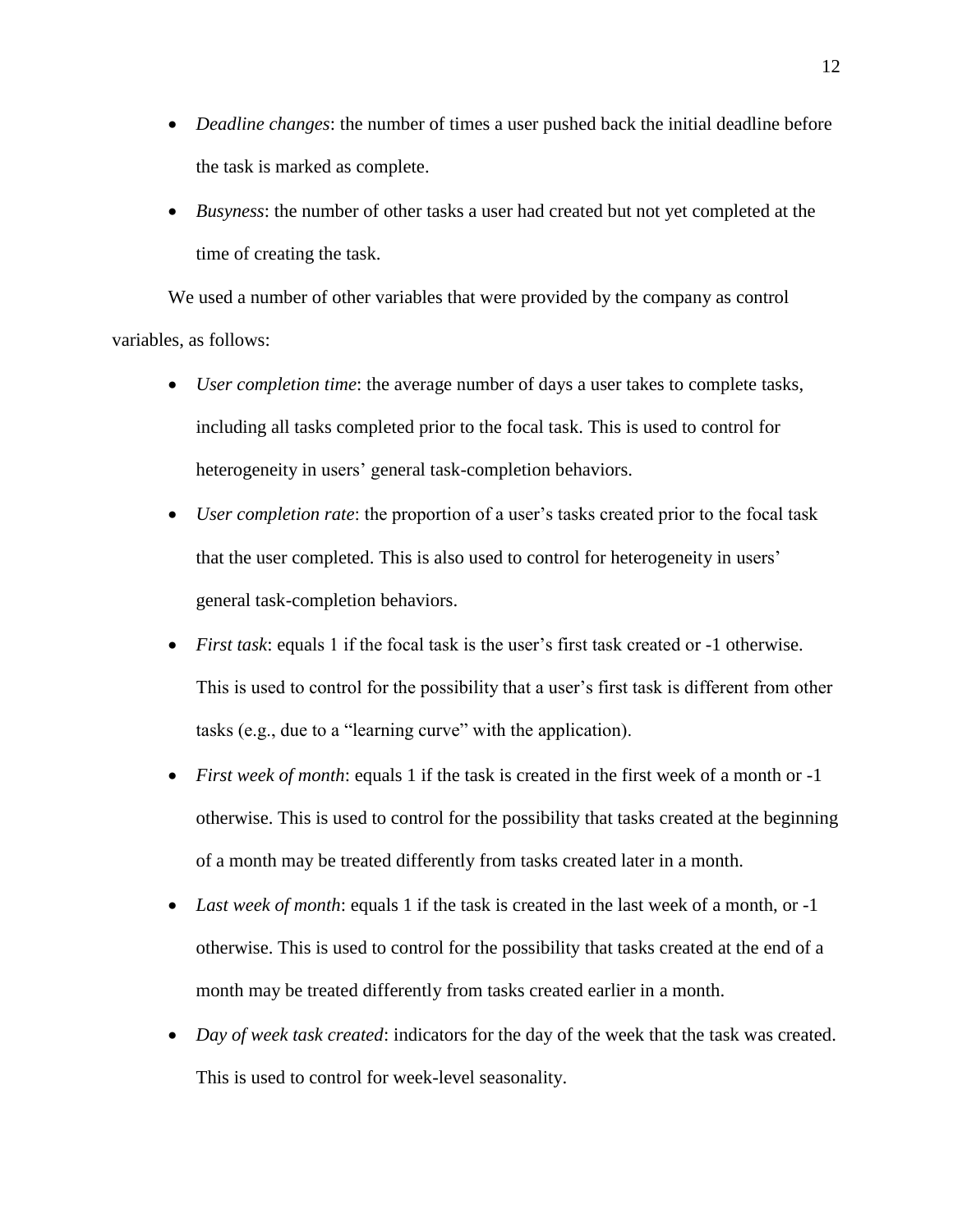*Month of year task created*: indicators for the month of the year that the task was created. This is used to control for year-level seasonality.

#### **3.3 Data Analysis and Results**

Since our dependent variable is a time-duration variable (measured in days), we used a Cox proportional hazard model for testing our predictions. This allowed us to model how the hazard of task completion (i.e., the instantaneous probability of an incomplete task being completed at any given time) is affected by deadline changes, busyness, and the control variables. Following our predictions, we expected that while increasing deadline changes would be associated with a decrease in the hazard of task completion (or, put differently, an increase in time to completion), this effect would be mitigated as a person's busyness increased (i.e., smaller effect for busier people, resulting in a significant deadline changes x busyness interaction).

#### [INSERT TABLE 1 ABOUT HERE]

Results from this analysis are reported in Table 1. The table shows a base model which estimates the effects of all control variables on the hazard of task completion but excludes the covariates of interest (deadline changes, busyness, and their interaction). The table also shows a full model which includes the covariates of interest and all control variables. Except for the binary control variables (first task, first week of month, last week of month, day of week, and month of year), all covariates were standardized (mean  $= 0$ , standard deviation  $= 1$ ) prior to analysis. Since the full model fits the data better than the base model (based on -2 log-likelihood, AIC, and BIC), we focus on the results from the full model. In Table 1 we report the parameter estimate for each effect (b) as well as the hazard ratio ( $HR = \exp[b]$ ). The hazard ratio indicates how a one-unit increase in a covariate affects the hazard of task completion controlling for the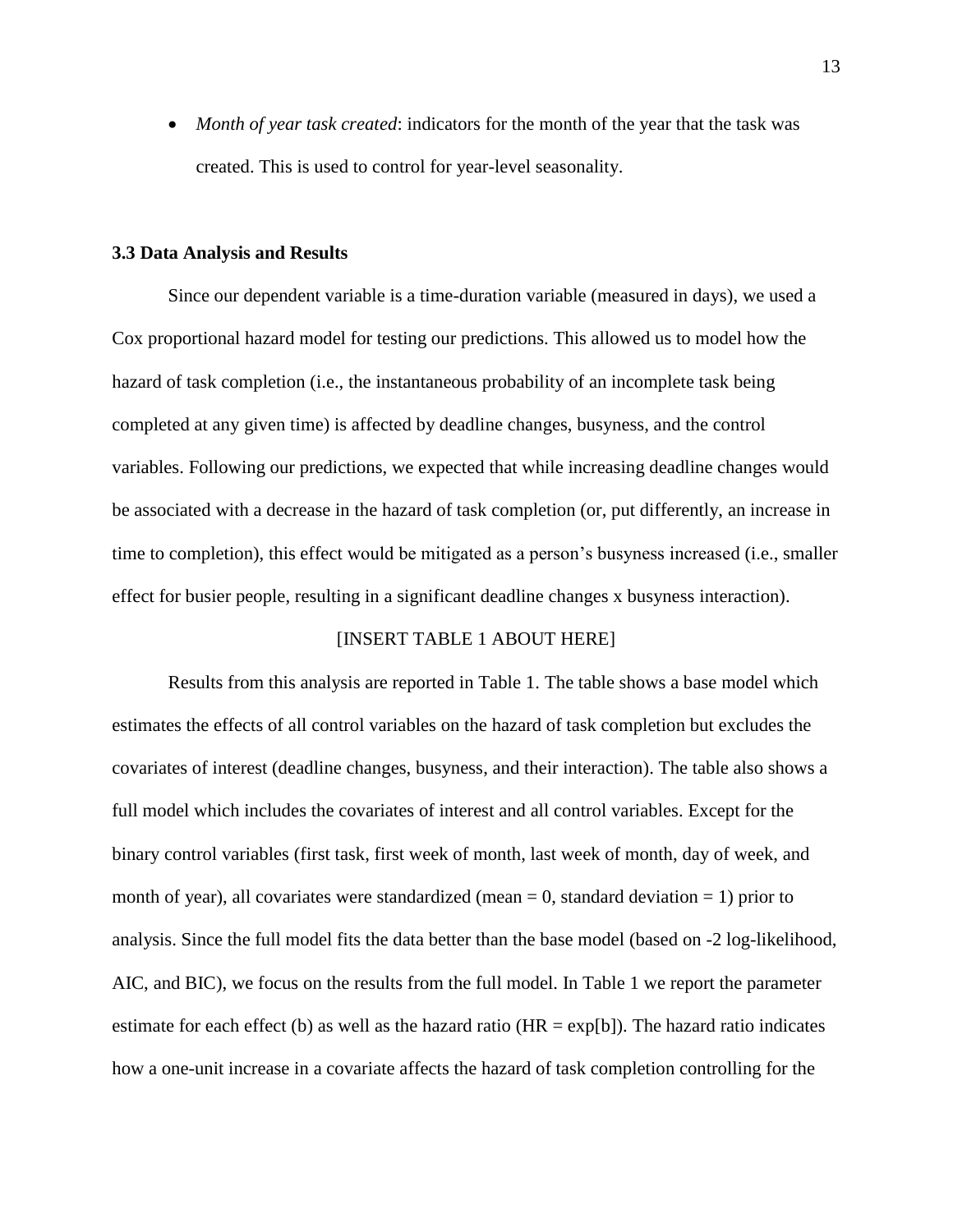other covariates. If  $HR > 1$ , then an increase in the corresponding covariate increases the hazard of task completion and therefore *reduces* time to completion (i.e., *less* procrastination). If HR < 1, then an increase in the corresponding covariate decreases the hazard of task completion and therefore *increases* time to completion (i.e., *more* procrastination).

The main effect of deadline changes on hazard of task completion is significant and negative (b = -.30, HR = .74,  $\chi^2[1]$  = 25,541.59, p < .001). Deadline changes therefore slow down time to completion, which is indicative of increased procrastination on the focal task. Increasing a task's deadline by one standard deviation is associated with an approximate reduction in likelihood of task completion of 26%. Expressed differently, a one-unit increase in the number of times a task's deadline is pushed back reduces its completion likelihood by approximately 16% (deadline changes:  $M = .53$ ,  $SD = 1.72$ ). While pushing back a task's deadline makes a task less likely to be completed and increases the time to complete it, as expected, this effect is moderated by busyness. The deadline changes x busyness interaction is significant and positive ( $b = .012$ , HR = 1.01,  $\chi^2[1] = 117.49$ , p < .001), as is the main effect of busyness (b = .011, HR = 1.01,  $\chi^2[1] = 70.66$ , p < .001). Thus, as a person's busyness increases, the negative effect of deadline changes on hazard of task completion decreases. This suggests that deadline changes do not trigger as much procrastination in busier people as they do in less busy people.

The moderating effect of busyness on the effect of deadline changes on task completion can be illustrated by the following simple analysis. We compared the mean time to completion for tasks with zero versus one or more deadline changes for users who were not busy (busyness = 0) or at least somewhat busy (busyness  $> 0$ ). For tasks created by users with busyness  $> 0$ , the mean time to completion was 12.24 days if there were no deadline push backs or 25.54 days if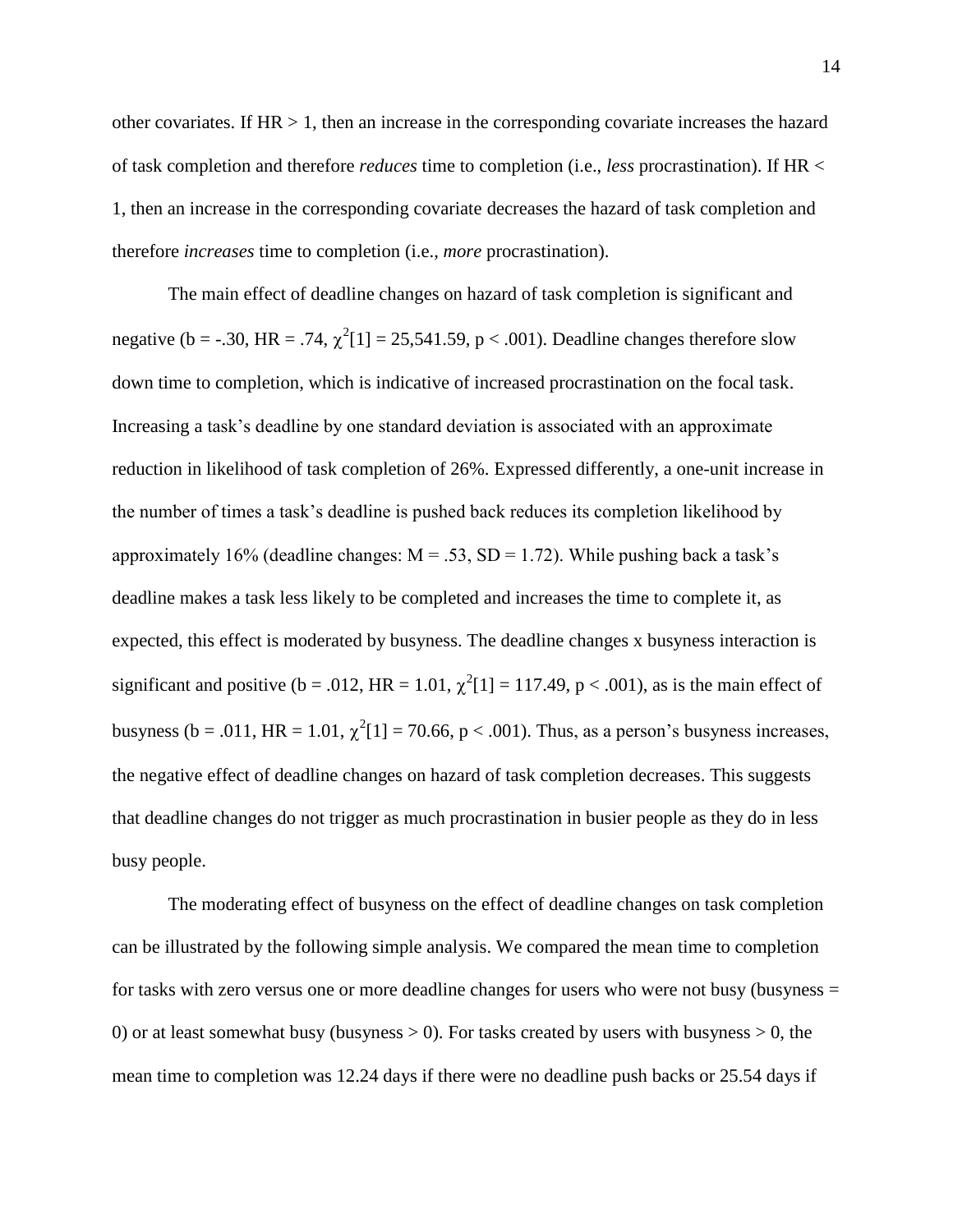there was at least one deadline change (diff.  $= 13.30$  days). In contrast, for tasks created by nonbusy users (busyness  $= 0$ ), the mean times to completion were 19.44 days and 37.63 days, respectively for tasks with no deadline changes and at least one deadline change (diff. = 18.19). A comparison of the differences (13.30 days for busy people, and 18.19 days for non-busy people) illustrates the moderating effect of busyness. Although the simple effect of deadline changes on task time to completion is always negative (i.e., tasks take longer to be completed when deadlines are pushed back), it is substantially less negative for busy people.

As a robustness check we considered a different deadline variable that indicated if a task was completed after the deadline (missed deadline) or on/before the deadline (no missed deadline). Although this is a less sensitive measure than the deadline changes variable, it should generate consistent results if our theory about missing or deferring deadlines and negative emotions is true. We estimated a similar Cox proportional hazard model as before, but with the deadline changes covariate (main and interaction effects) replaced by the missed deadline variable. The results were very similar. The main effect of a missed deadline on hazard of task completion was significant and negative ( $b = -.48$ , HR = .62,  $\chi^2[1] = 117,504.98$ ,  $p < .001$ ), and this was qualified by a significant and positive missed deadline by busyness interaction ( $b = .02$ , HR = 1.02,  $\chi^2[1]$  = 140.49, p < .001). The main effect of busyness, although positive, was not significant in this model ( $p = .30$ ). Thus, using a different deadline-related covariate does not appear to alter the main findings. This suggests that the results are reasonably robust, and also provides implicit support for our theory that the effect of missing or pushing back a deadline on procrastination is mitigated by being busy.

In summary, this study examined 586,808 real tasks submitted by users of a popular task management "to do" list software application. Our findings suggest that pushing back a task's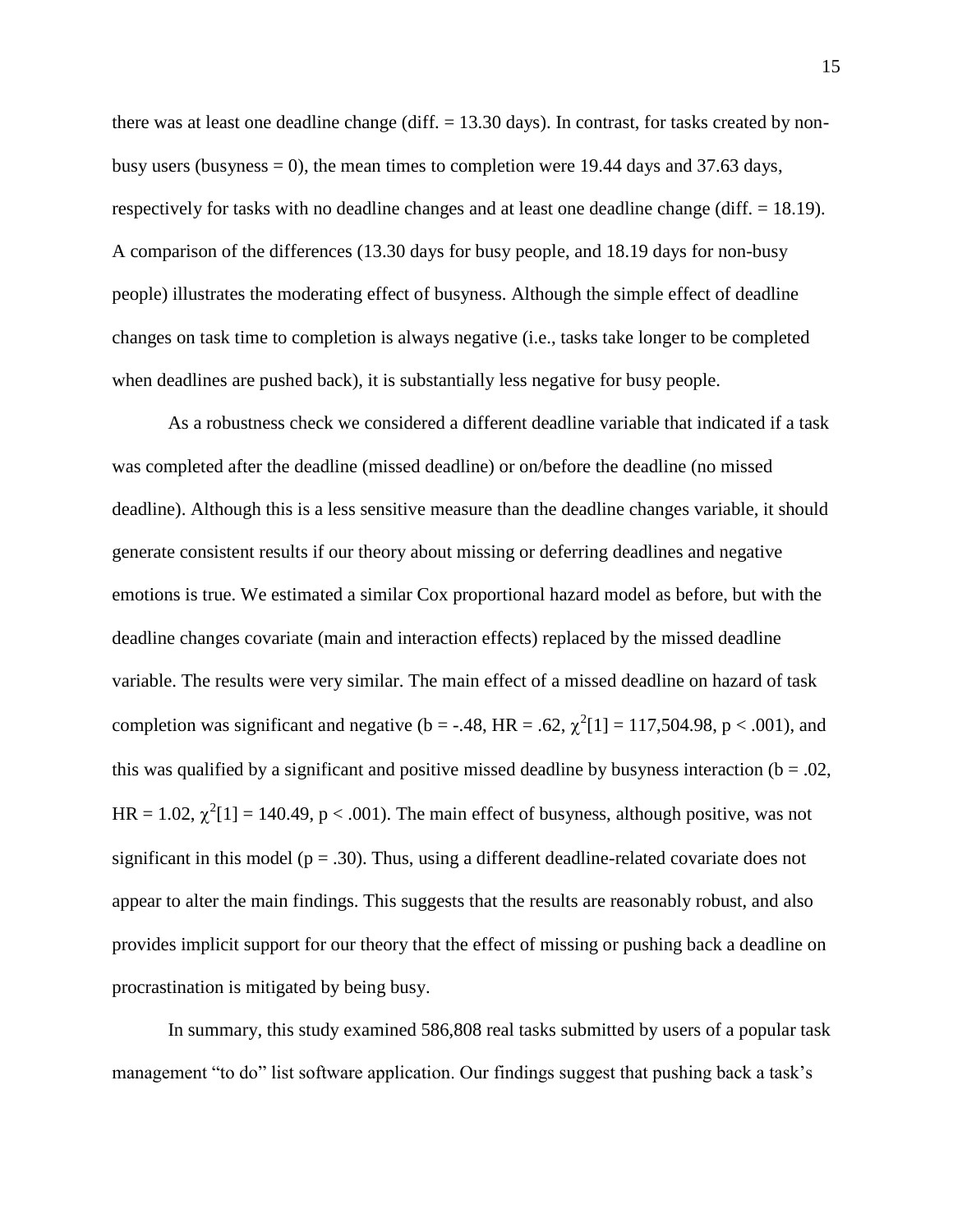deadline can substantially hurt an individual's ability to expeditiously complete that task. This is consistent with our theory that missing a task deadline can result in negative emotions, which in turn reduces individual motivation to complete that task. Moreover, we found that this effect is mitigated by being busy; having more incomplete, active tasks reduces procrastination. This is also consistent with our theory: being busy may provide individuals with an opportunity to excuse their tardiness on a focal task.

#### **4. Study 2: Longitudinal Field Study**

#### **4.1 Overview and Method**

The first study demonstrated that when people miss a deadline, the extent to which they subsequently procrastinate is based on how busy they are when the deadline is missed. The purpose of the second study was to replicate the previous study's findings using data collected in a longitudinal field experiment. We examined the likelihood of procrastinating on a task after missing an initial deadline based on how busy a person was at the time they missed the deadline. Consistent with the results of the previous study, we expected that the busier people were, the less likely they would be to subsequently procrastinate.

Data were collected through a two-part survey, with the two parts being administered on two consecutive weekends (see Web Appendix for experiment instructions). In part 1, participants were asked to describe a task for which they had missed a deadline. The misseddeadline task was described as a task they had planned to complete during the week, but did not finish and intended to complete during the upcoming week. Before describing the task, participants were given the option to skip this portion of the study by indicating that they did not have a task that they had intended to complete. After describing the task, participants reported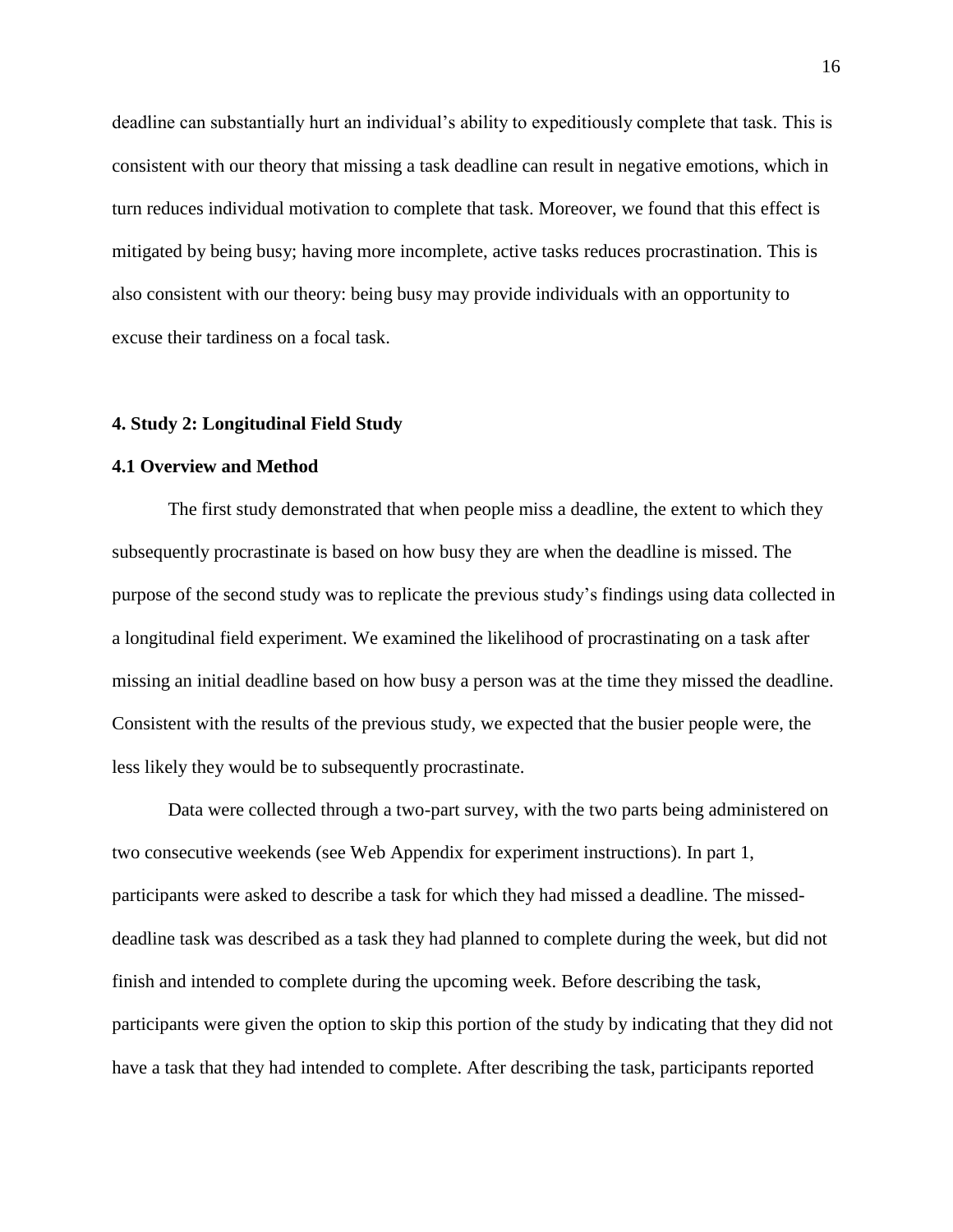how likely they were to procrastinate on this task in the upcoming week on a seven-point scale (1  $=$  not likely,  $7 =$  very likely). They then answered several additional questions about the task including one where they indicated how much of the task they had completed  $(1 = did not start,$  $10 = 90\%$  complete). Based on participants' reports, the average missed-deadline task was 23.6% complete  $(SD = 24.7\%)$ . Next, participants were told to copy and paste their task description into a document so that it could be saved to their computer. How busy participants felt they were during the week before was measured with two seven-point items, which were averaged to form a single item  $(r = .81)$ : "How busy were you this week?"  $(1 = not busy at all, 7 = very busy)$  and "How many things did you have to do this week?"  $(1 = \text{very few things}, 7 = \text{a lot of things}).$ 

After answering questions about the focal task, participants were asked similar questions about a task that they had not intended to do this week, but intended to complete during the upcoming week. The purpose of having people answer questions about this second task was to reduce the possibility that participants' responses to the focal task would influence their behavior during the upcoming week. After describing the second task, participants were instructed to save the descriptions of both tasks (focal and second) on their computer so that they could participate in a follow-up study. A week later, on the next weekend, participants completed part 2 of the study. First, participants were asked to paste the focal task description, written the week before, into an essay box in the survey. Afterward, they indicated whether or not they had actually completed the focal task in the intervening week, and we again measured how busy they were in that week with the same two scale items.

#### **4.2 Study Sample**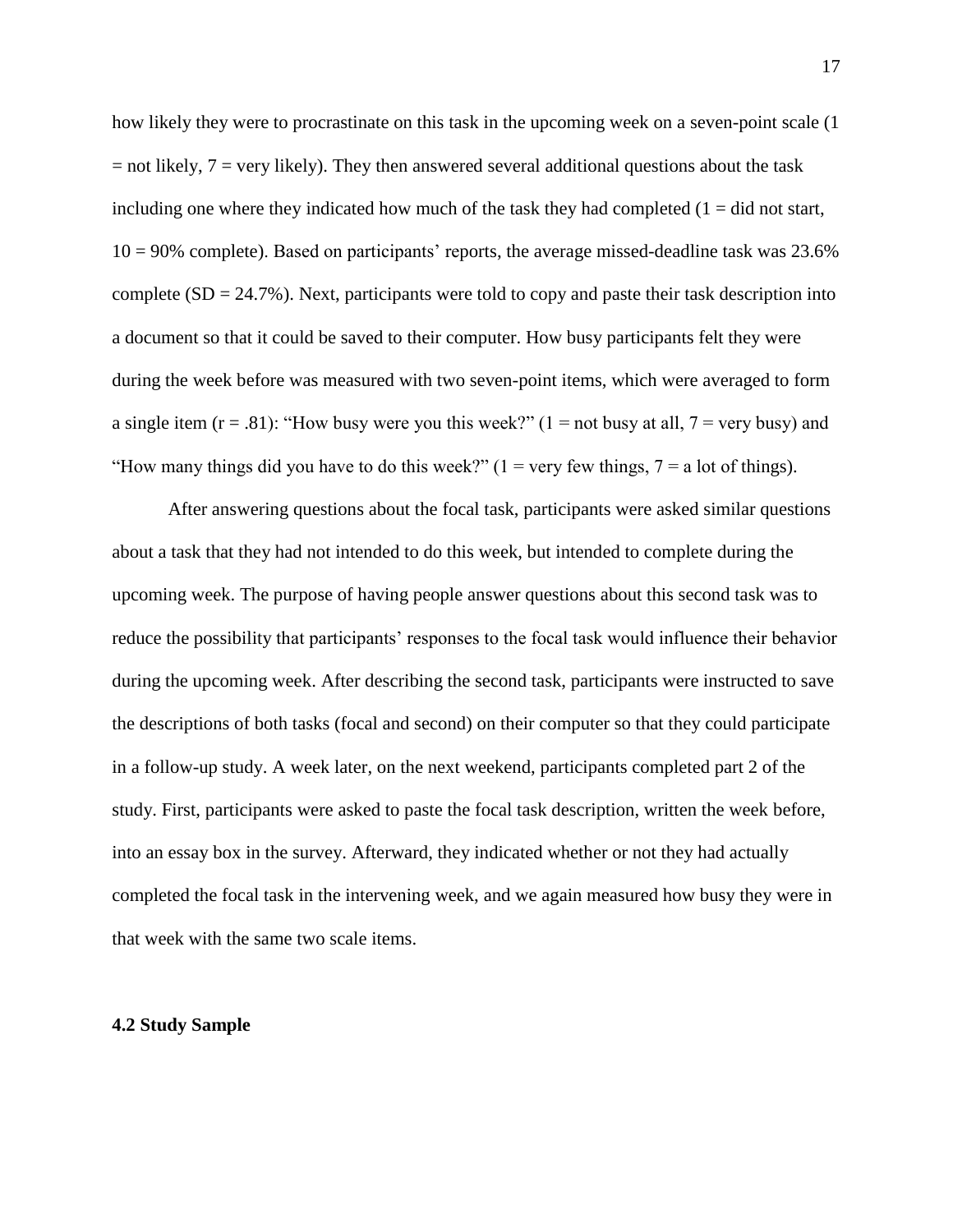We anticipated a small, but significant positive correlation between how busy people were the week prior to part 1 of the study and their likelihood of completing the task during the week prior to part 2 of the study. Because this was a two-part field study and many things can happen in people's lives, even over the course of a week, that affect their productivity, we expected the data to be noisier than data collected at a single time in a laboratory environment. Consequently, we set a target sample size of approximately 200 to 300 participants. Because of this study's design, we expected a high attrition rate between parts 1 and 2 of the survey. Further, we expected that some participants would be excluded because they did not have a task that they had intended to complete the week before. Consequently, we sent part 1 of the survey to approximately 1,000 participants on Amazon's Mechanical Turk. We received 858 surveys with completed answers to the focal task portion of the survey.<sup>1</sup> Of the participants who completed part 1 of the survey, we received 305 completed surveys from part 2 of the study one week later. Of these we excluded 57 participants because the demographic data they provided in part 1 did not match their responses to the same questions in part 2 (age, sex, ethnicity, income, and language; e.g., some participants indicated they were female in part 1 and male in part 2). Thus, our results are based on the 248 remaining participants who provided complete and valid data in both parts 1 and 2 of the survey.

#### **4.3 Data Analysis and Results**

 $\overline{a}$ 

First, we regressed likelihood of procrastination (measured in part 1) on how busy participants said they were during the week leading up to the part 1 survey. The effect of busyness on intention to procrastinate was negative and significant ( $b = -0.20$ ,  $t = -2.38$ ,  $p = 0.018$ ),

<sup>&</sup>lt;sup>1</sup> Several participants indicated that they did not have a task that they intended to complete the week before but did not complete, or left blank one or more of our key measures in part 1 (measures of busyness or likelihood of procrastinating).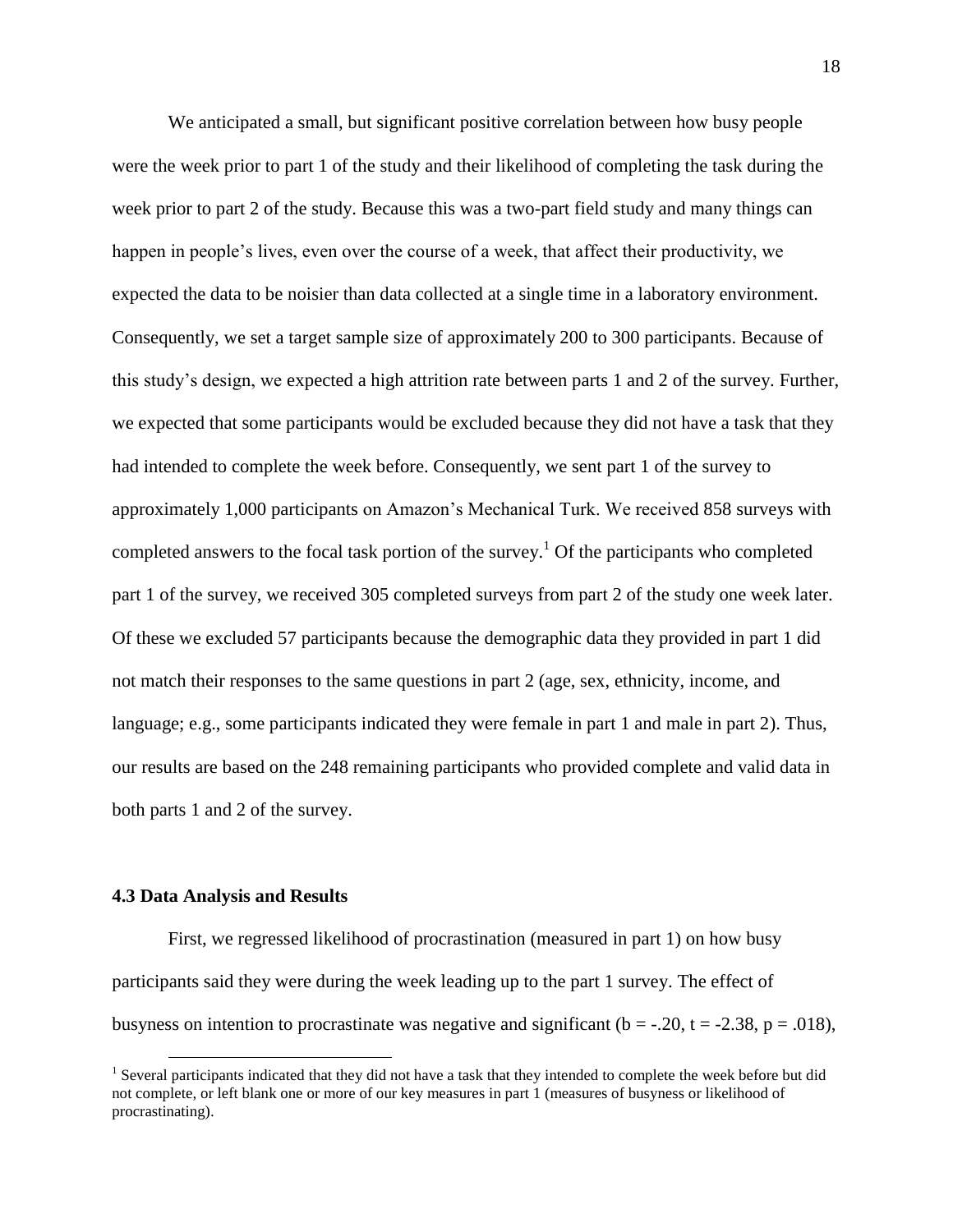which, consistent with the previous study, indicates that the busier people were, the less likely they were to procrastinate on completing the task in the coming week.

Second, and most importantly, we examined whether or not the task whose deadline was missed was completed by the time of the part 2 survey (i.e., one week later), and if the probability of task completion was affected by how busy participants said they were at the time the deadline was missed (i.e., busyness measured in the part 1 survey). We expected that busier participants would be more likely to complete their missed-deadline task compared to participants who were less busy.

To test this we ran a logistic regression of task completion measured in part 2 of the survey  $(0 = not complete, 1 = complete)$  on how busy participants said they were in part 1 of the survey (i.e., when they realized they had missed their deadline), controlling for how busy they were between the two survey times (because that could conceivably also affect productivity in the intervening week). The results were consistent with our expectation. There was a significant positive effect of being busy at the time of missing the deadline on the (conditional) probability of completing the task in the following week (b = .26,  $\chi^2$  = 4.89, p = .027). Put differently, a oneunit increase in how busy they were (on a seven-point scale) increased the odds of completing the task by approximately 30%.

Finally, missing the deadline did not appear to make participants substantially more or less busy in the subsequent week. Based on our measures of busyness in both surveys, 39.52% of participants reported being busier in the second week than in the first week, and 60.48% reported being either less busy or as busy in the second week than in the first week. Further, a repeatedmeasures ANOVA with the two busyness measures did not find a significant within-participant change in busyness (F(1, 247) < 1, p = .375).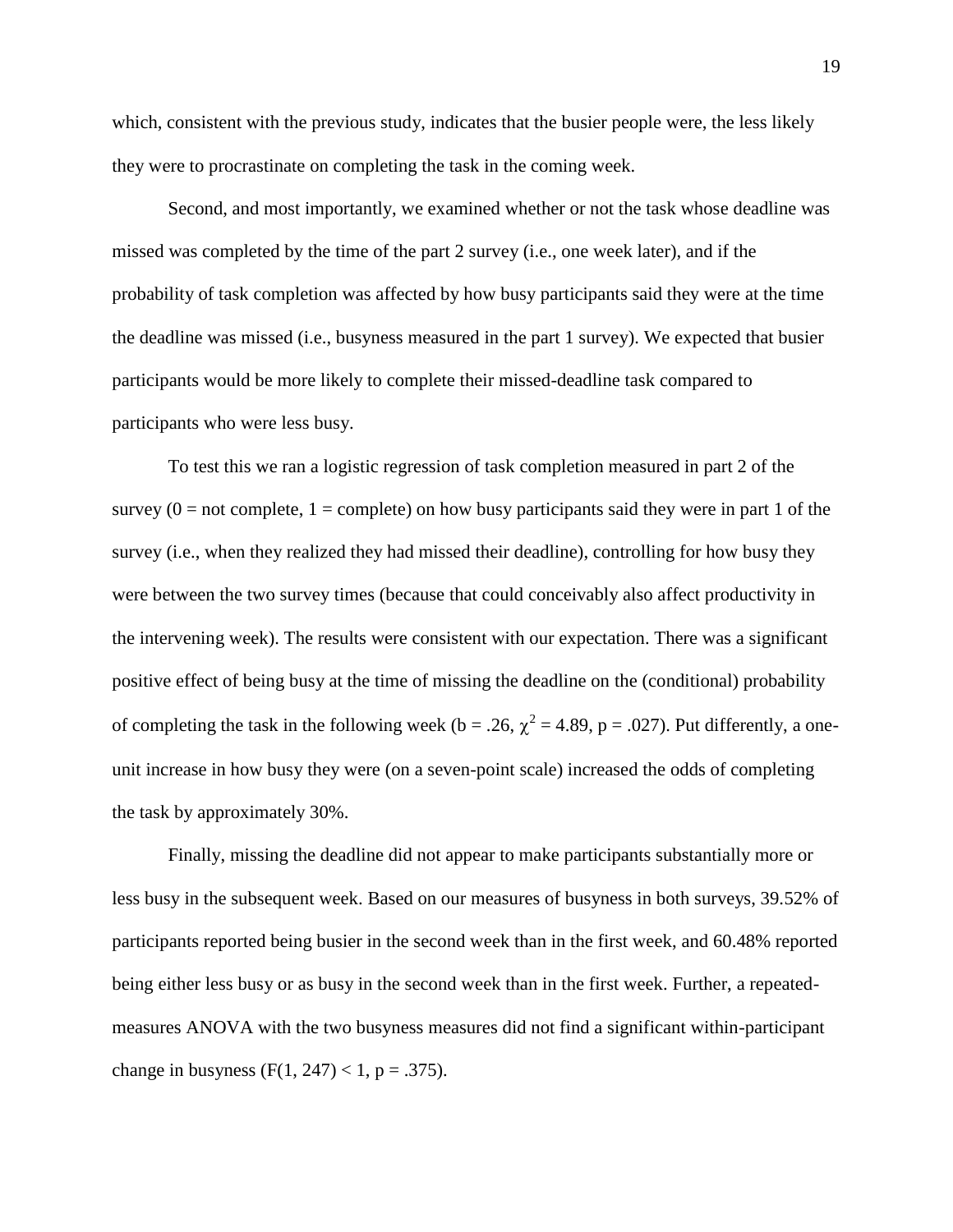These results are consistent with our theory that being busy at the time of missing a task deadline reduces the likelihood of procrastinating on the task. The results demonstrated that busier people not only expect to procrastinate less when they miss the deadline, but are more likely to actually complete the task in the period following the missed deadline. In the next two studies, which are controlled experiments, we replicate the patterns of effects found in these first two studies and directly test our hypothesized process that being busy reduces the negative emotions that lead to procrastination.

#### **5. Study 3: Experimental Findings for a Work-Related Task**

#### **5.1 Overview and Method**

We contend that being busy reduces the likelihood of procrastinating once a deadline is missed because it reduces the negative emotions associated with missing the deadline. In this study, we wanted to demonstrate this process using a manipulation of how many tasks people had to accomplish and whether or not they had missed a deadline on a focal task. Explicitly manipulating the extent to which people were busy also allows us to rule out an alternative explanation for the previous results that people who tend to be busier are generally more motivated or productive. Consistent with the previous studies, we expected people who had fewer tasks to do (i.e., were less busy) to be more likely to procrastinate on a focal task when they missed a deadline. Alternatively, the effect of missing a deadline on procrastination would be mitigated when people had more tasks to do (i.e., were busy). That is, when a deadline was missed, we expected busier people to be less likely to procrastinate than people who were less busy. Finally, we predicted these effects would be mediated by negative emotions induced by missing a deadline.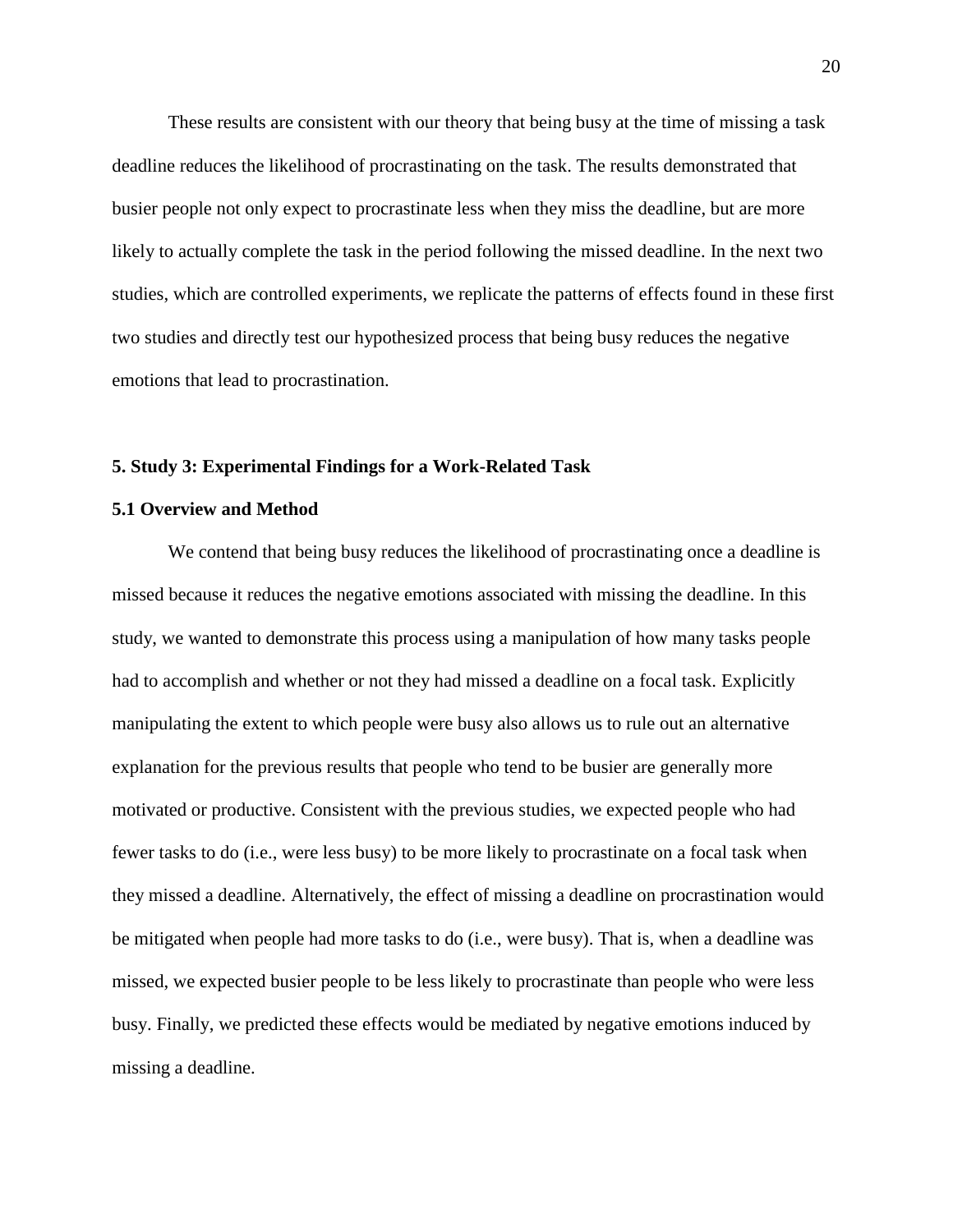The study employed a 2 (busyness: busy vs. not busy) by 2 (deadline: missed vs. not missed) between-subjects design (see Web Appendix for experiment instructions). Participants were asked to imagine that they were freelance workers who could make their own hours and were looking at their list of tasks to accomplish for a client. Participants in the not-busy condition were shown a task list that had two items on it: develop a client presentation and review a client report. Participants in the busy condition were shown a task list that included the same items as in the not-busy condition plus four additional items: plan a client meeting, finish expense reports, enter client data, and make client calls. All participants were told that they had decided to develop the client presentation. However, participants in the missed deadline condition were told that they had intended to get it done yesterday (i.e., they had missed this task's deadline). Next, they answered several questions about the task including filler questions to mask our dependent measure and a procrastination measure where they indicated how likely they would be to procrastinate  $(1 = not likely at all, 7 = very likely)$ . Participants then indicated the extent to which they would feel each of the following negative emotions in this situation: guilt, shame, and embarrassment  $(1 = not at all, 7 = very much)$ . The items were averaged to form a negative emotions index ( $\alpha = .91$ ). As a manipulation check for the missed deadline manipulation, participants indicated how late they were in completing the sales presentation  $(1 =$ not late at all,  $7 = \text{very late}$ ). Finally, participants indicated whether they had previously worked in an office environment before ( $1 = Yes, 2 = No$ ).

## **5.2 Study Sample**

We set a target sample size of 80 participants (i.e., 20 per cell). However, we screened participants based on whether they had ever worked in an office environment to ensure that they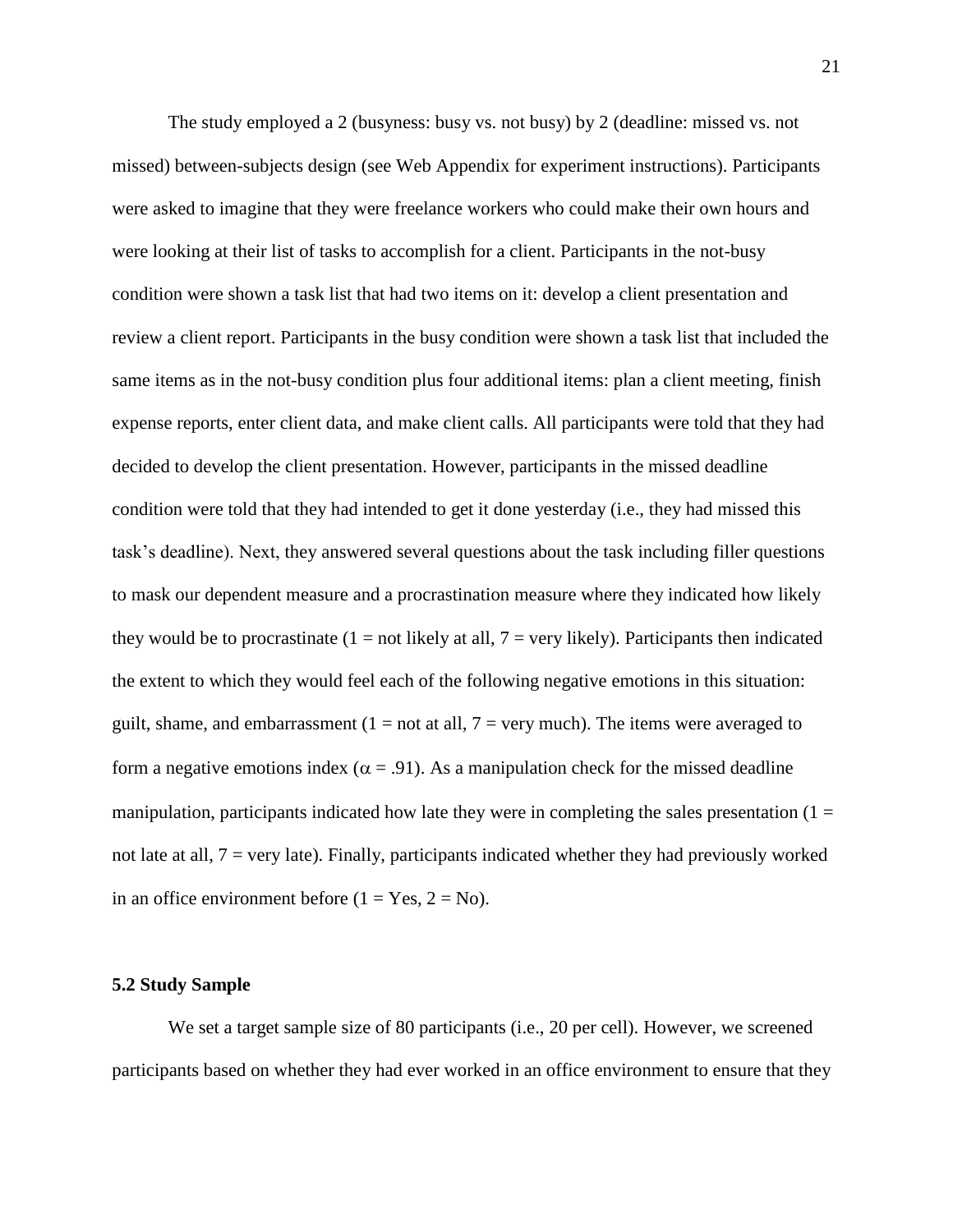could realistically respond to the task manipulation scenario. Consequently, we collected 139 surveys on Amazon's Mechanical Turk. Ninety-seven participants who indicated that they had previously worked in an office environment completed the survey.<sup>2</sup>

#### **5.3 Data Analysis and Results**

 $\overline{a}$ 

We tested the validity of our missed deadline manipulation (*i.e.*, how late a participant was) using ANOVA with busyness and deadline as the factors. As expected, participants perceived themselves to be later in the missed deadline condition ( $M = 3.96$ ) compared to the not missed deadline condition ( $M = 2.39$ ;  $F(1,93) = 33.29$ ,  $p < .001$ ). The main effect of busyness  $(F(1,93) = .54, p = .46)$  and the busyness by deadline interaction  $(F(1,93) = 1.73, p = .19)$  were insignificant.

We analyzed the likelihood of procrastinating using ANOVA with busyness and deadline as the factors. As depicted in Figure 1A, the predicted deadline by busyness interaction was significant (F(1,93) = 11.00, p = .001). As predicted, when participants missed a deadline they were less likely to procrastinate when they were busy  $(M = 3.11)$  compared to when they were not busy ( $M = 4.18$ ,  $F(1,93) = 4.24$ ,  $p < .05$ ). However, when participants did not miss a deadline they were more likely to procrastinate when they were busy ( $M = 4.00$ ) compared to when they were not busy ( $M = 2.65$ ,  $F(1,93) = 6.94$ ,  $p = .01$ ). Thus, participants expected to procrastinate more when they had more things to do, but had not missed their deadline. Importantly, the results in the conditions that test our theory are consistent with those of our previous studies. Once a deadline is missed, busier people are less likely to procrastinate than those who are not busy.

#### [INSERT FIGURE 1 ABOUT HERE]

 $<sup>2</sup>$  Ninety-eight participants indicated that they had worked in an office environment before, but one participant did</sup> not complete the procrastination measure.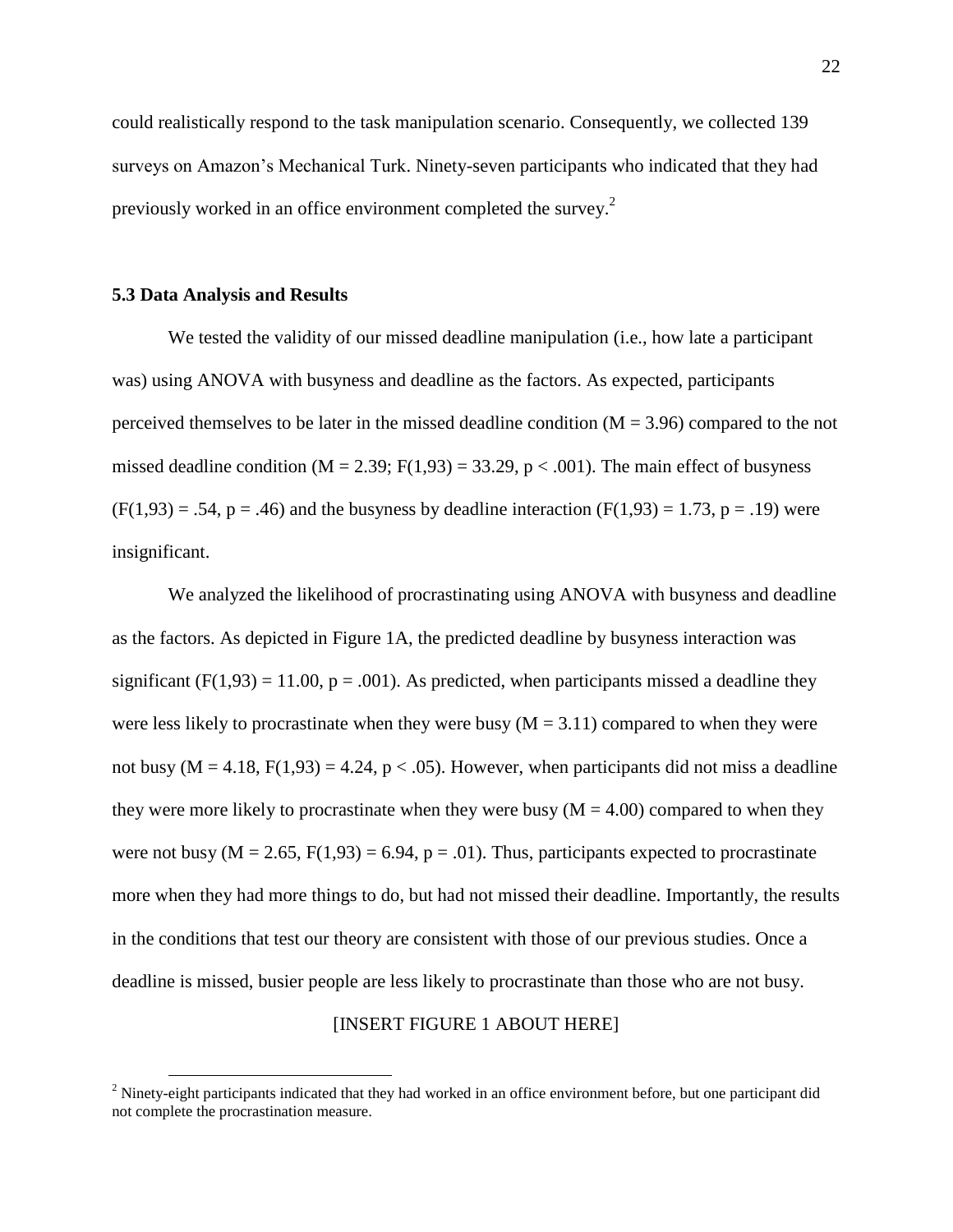We then analyzed negative emotions using ANOVA. As expected, there was a main effect of missing a deadline such that participants felt more negative emotions when they missed the deadline (M = 2.25) compared to when they did not miss the deadline (M = 1.74,  $F(1,93)$ ) = 4.10,  $p < .05$ ). As depicted in Figure 1B, the predicted deadline by busyness interaction was significant (F(1,93) = 6.93, p = .01). Participants who missed the deadline felt less negative emotions when they were busy ( $M = 1.90$ ) compared to when they were not busy ( $M = 2.67$ ,  $F(1,93) = 3.89$ ,  $p = .05$ ). When participants did not miss the deadline they felt marginally more negative emotions when they were busy ( $M = 2.06$ ) compared to when they were not busy ( $M =$ 1.39,  $F(1,93) = 3.05$ ,  $p < .10$ ).

We tested whether negative emotions mediate the effect of being busy on the likelihood of procrastinating when people did or did not miss a task deadline using conditional process modeling (Hayes 2012; model 8). Conditional indirect effects analyses revealed that the indirect effect of busyness on procrastination in the missed-deadline condition was negative with a confidence interval that did not include zero (indirect effect  $=$  -.15, 95% CI [-.47, -.01]), which supports mediation. This negative indirect effect was not found in the no-missed-deadline condition. The indirect effect of busyness on procrastination in the no-missed-deadline condition was positive, which was unexpected but not inconsistent with our theory, with a confidence interval that did not include zero (indirect effect = .13, 95% CI [.01, .36]).

The results of this study replicate our previous findings in a controlled experiment. Consistent with our theory, missing a task deadline induces negative emotions, which increases procrastination, but only when people are not busy. When people are busy, negative emotions associated with missing a task deadline are reduced, which mitigates the effect of missing a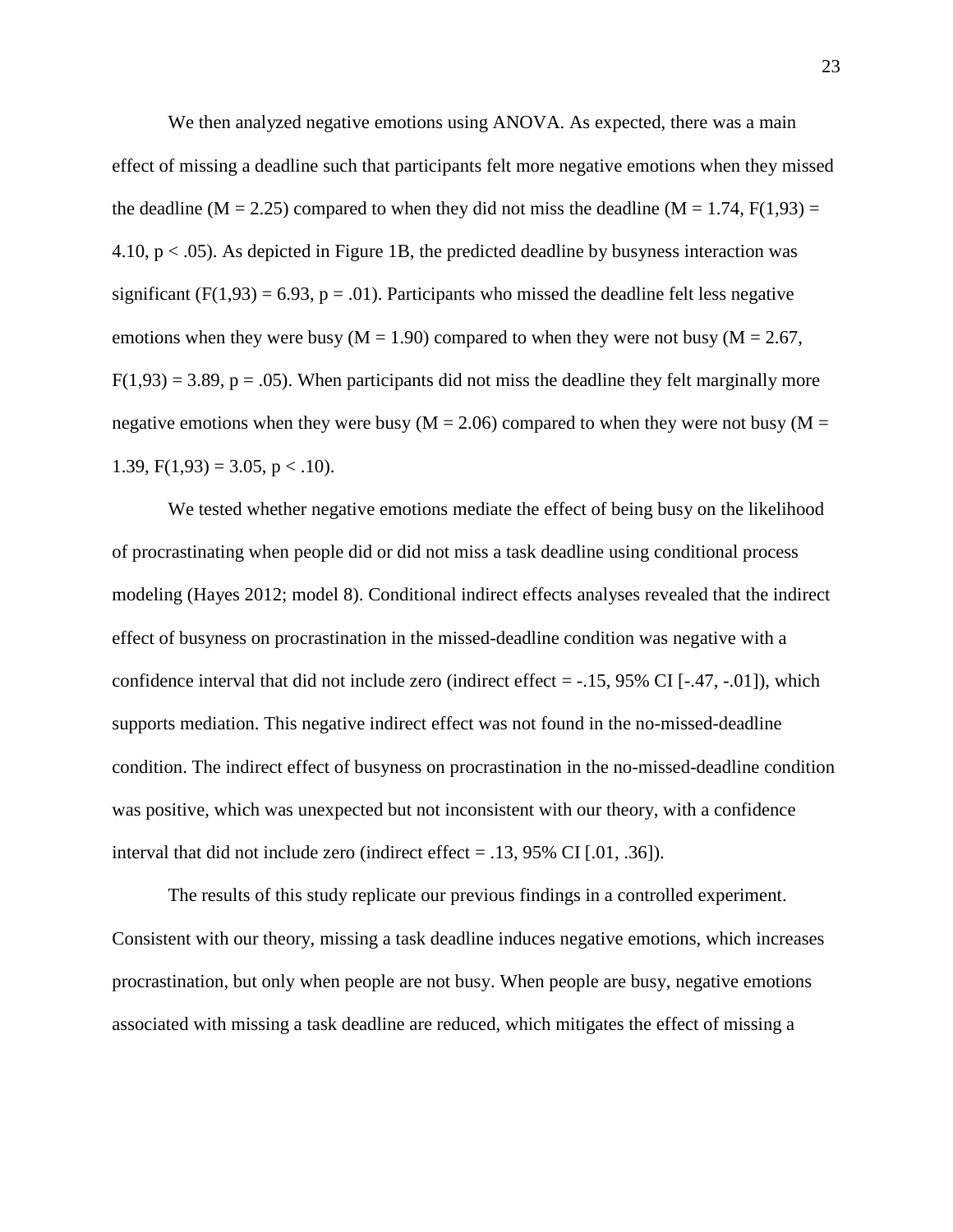deadline on procrastination. In the next study, we sought to demonstrate that it is the attribution that people are busy that reduces the effect of missing a task deadline on procrastination.

#### **6. Study 4: Experimental Findings for a Personal Task**

## **6.1 Overview and Method**

Our theory suggests that it is the attribution that one is busy that reduces the feelings of guilt and shame associated with missing a task deadline. If that is correct, then merely mentioning being busy, without actually changing the number of tasks one has to do, should produce similar effects. To achieve this, we held the number of tasks constant in this study such that all people had only two tasks to accomplish. Participants were provided or not provided with information that would lead them to attribute the cause of the missed deadline to being busy. When people missed a deadline, being able to attribute the missed deadline to being busy should lead people to procrastinate less than those who were not able to attribute missing the deadline to being busy. When people did not miss a deadline, however, the effect of being busy should be mitigated. Since our data in studies 1 and 2 included a mix of personal and work-related tasks, and study 3 focused on work-related tasks, we chose to focus on personal tasks in this study.

The study employed a 2 (attribution: busy vs. not busy) by 2 (deadline: missed vs. not missed) between-subjects design (see Web Appendix for experiment instructions). Participants were asked to imagine that they were looking at their list of things to do today. They were then shown a task list that had two items on it: clean the living room and mow the lawn. All participants were told that they had decided to clean the living room first, but the information that accompanied these instructions varied by condition. Participants in the not missed/not busy condition were told: "You decide to clean the living room first." Participants in the missed/not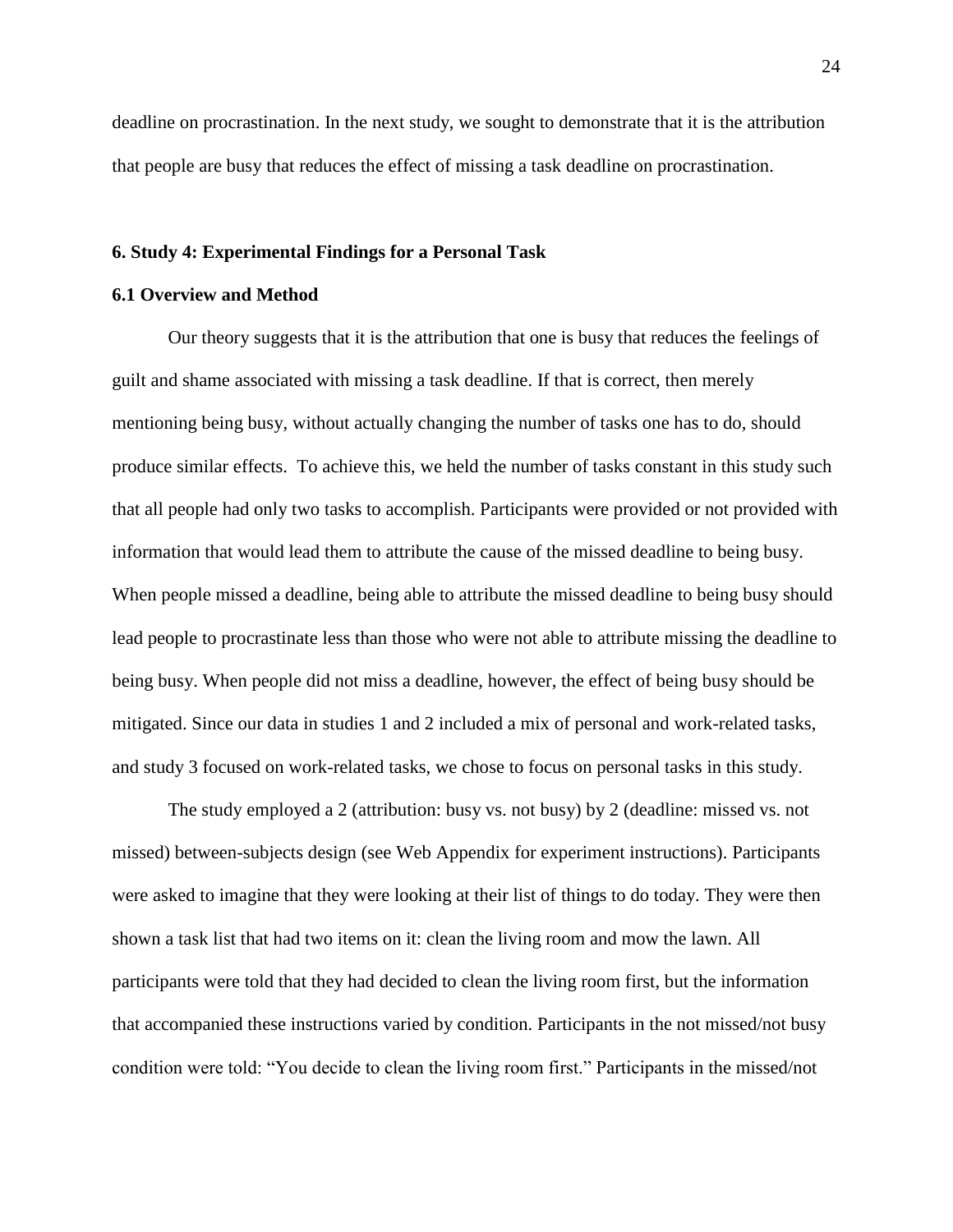busy condition were told: "You decide to clean the living room first. You had intended to do this task yesterday." In the busy condition, we used the same instructions but added the words "but you are busy." Next, participants indicated how likely they would be to procrastinate  $(1 = not$ likely at all and  $7 = \text{very likely}$  as well as some filler questions. Participants then indicated the extent to which they would feel the negative emotions of guilt, shame, and embarrassment in this situation (1 = not at all and  $7 =$  very much). The items were averaged to form a negative emotions index ( $\alpha = .87$ ). As a manipulation check for the missed deadline manipulation, participants indicated how late they were in cleaning the living room  $(1 = not$  late,  $7 = very$  late). Finally, participants indicated whether someone else typically cleans their living room  $(1 - Yes,$  $2 = No$ ).

## **6.2 Study Sample**

We set a target sample size of 80 participants (i.e., 20 per cell). However, we screened participants based on whether someone else cleans their living room to ensure that they could realistically respond to the task manipulation scenario. Consequently, we collected 118 surveys on Amazon's Mechanical Turk. Thirty-three participants were screened out because they indicated that someone else typically cleans their living room, resulting in a final sample of 85 participants.

## **6.3 Data Analysis and Results**

We tested the validity of our missed deadline manipulation using ANOVA with deadline and attribution as the factors. As expected, participants perceived themselves to be later in the missed deadline condition ( $M = 4.41$ ) compared to the not missed deadline condition ( $M = 3.33$ ;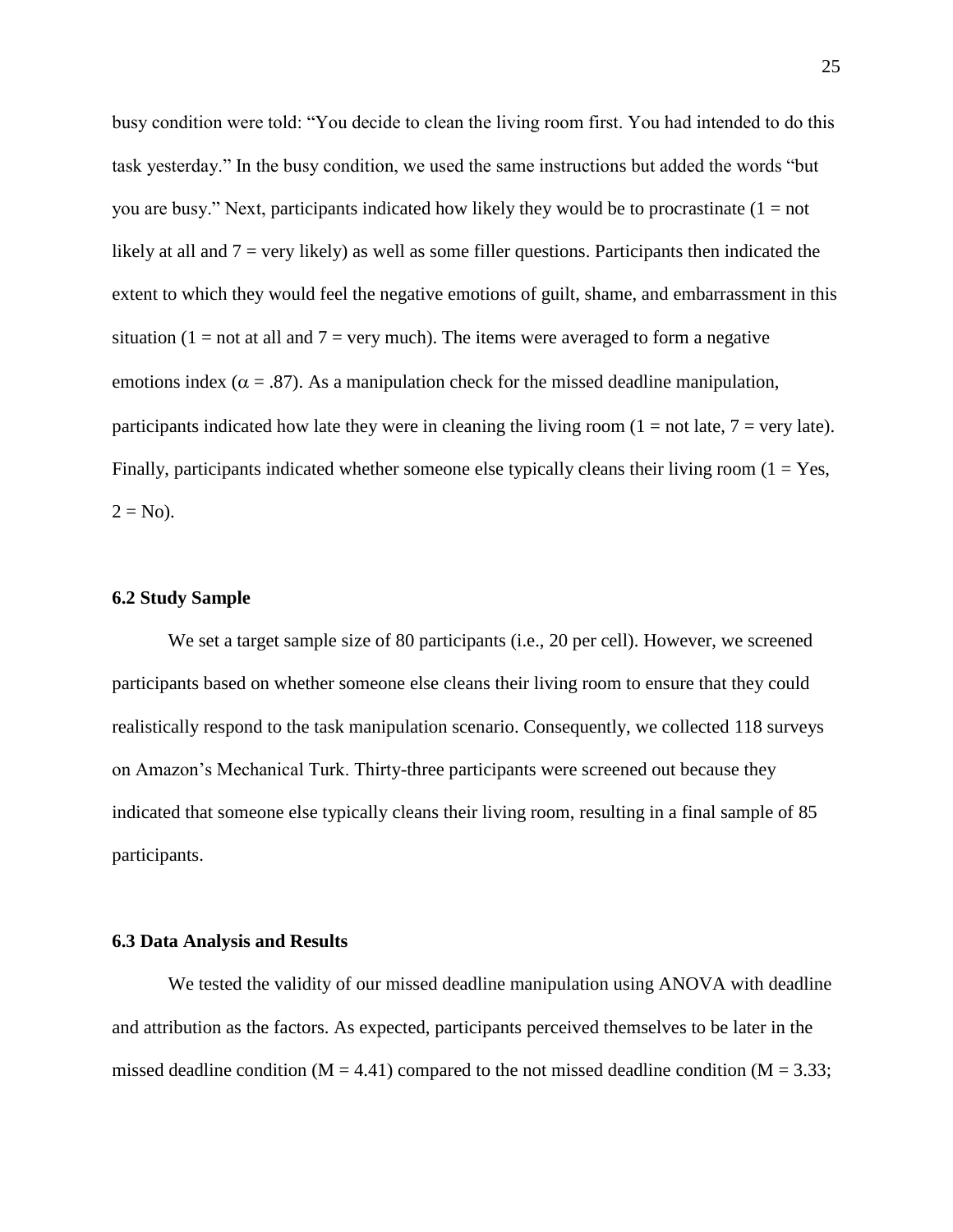F(1,85) = 8.33, p < .01). The main effect of attribution  $(F(1,85) = .17, p = .69)$  and the attribution by deadline interaction  $(F(1,85) = .13, p = .72)$  were insignificant.

We analyzed the likelihood of procrastinating on cleaning the living room using ANOVA with deadline and attribution as the factors. As shown in Figure 2A, the predicted deadline by attribution interaction was significant ( $F(1,81) = 10.36$ ,  $p < .01$ ). As expected, when participants missed the deadline they were less likely to procrastinate in the attribution to being busy condition (M = 3.30) compared to the no attribution condition (M = 4.95, F(1,81) = 7.63, p < .01). However, when participants did not miss the deadline they were marginally more likely to procrastinate in the attribution to being busy condition  $(M = 4.30)$  compared to the no attribution condition (M = 3.32, F(1,81) = 3.09, p < .10).

#### [INSERT FIGURE 2 ABOUT HERE]

We then analyzed negative emotions using ANOVA. As depicted in Figure 2B, there was a marginally significant main effect of missing a deadline such that participants felt more negative emotions when they missed the deadline  $(M = 2.46)$  compared to when they did not miss the deadline ( $M = 1.96$ ,  $F(1,81) = 3.30$ ,  $p < .10$ ). Additionally, the predicted deadline by attribution interaction was significant ( $F(1,81) = 4.66$ ,  $p < .05$ ). As expected, participants who missed the deadline felt less negative emotions in the attribution to being busy condition  $(M =$ 2.03) compared to the no attribution condition  $(M = 2.91, F(1,81) = 4.02, p < .05)$ . When participants did not miss the deadline they did not feel more negative emotions in the attribution to being busy condition (M = 2.14) compared to the no attribution condition (M = 1.72, F(1,81) = 1.03,  $p < .31$ ).

We tested whether negative emotions mediate the effect of attribution to being busy on the likelihood of procrastinating when people did or did not miss a task deadline using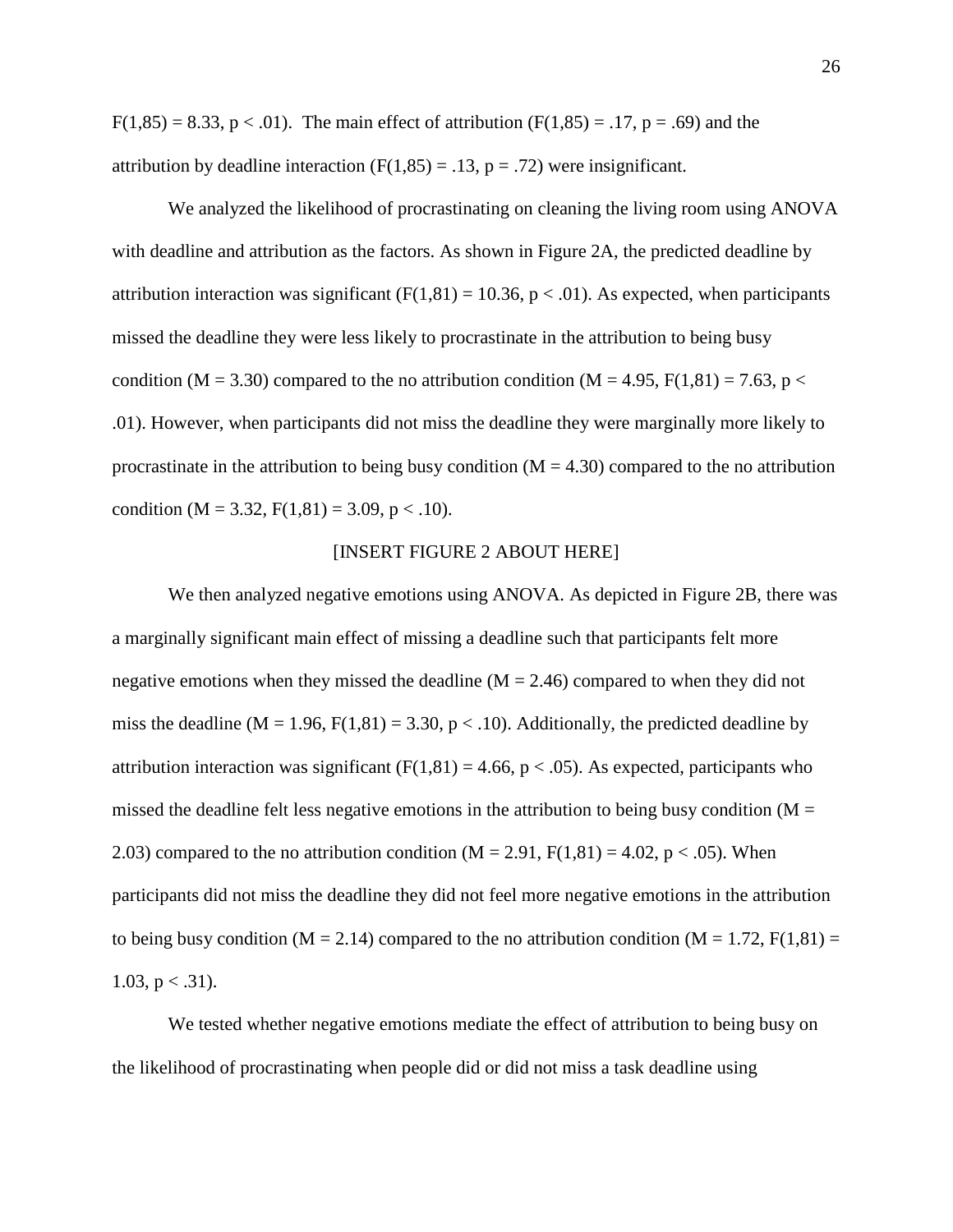conditional process modeling (Hayes 2012; model 15). Conditional indirect effects analyses revealed that negative emotions mediated the effect of attribution on the likelihood of procrastinating when people missed a deadline. The indirect effect of attribution on procrastination in the missed deadline condition was negative with a confidence interval that did not include zero (indirect effect = -.36, 95% CI [-99, -.02]), which supports mediation. However, negative emotions did not mediate when they did not miss a deadline. The indirect effect of attribution on procrastination in the no missed deadline condition had a confidence interval that included zero (indirect effect = .17, 95% CI [-.12, .61]), which does not support mediation.

The results of this study provide additional empirical support for our conceptualization. Specifically, they demonstrate that it is not only the number of tasks one has to complete at the time they miss a deadline that determines the effects shown in the previous studies. Merely mentioning the fact that one is busy allows for people to attribute missing a deadline to being busy. As a result, people who miss a deadline have less negative emotions and tend to procrastinate less. We discuss the implications of our findings next.

## **7. Discussion**

This research examined individual productivity with respect to completing tasks by focusing on procrastination. Specifically, we considered situations in which people miss their deadlines for completing tasks and how this impacts their tendencies to subsequently procrastinate on those tasks. Counter to extant research and conventional wisdom, we found that being busy reduced procrastination when people had missed deadlines. Typically, missing a deadline triggers negative emotions that can lead people to temporarily disengage from a task and therefore procrastinate on that task. However, we found that this negative-emotion effect of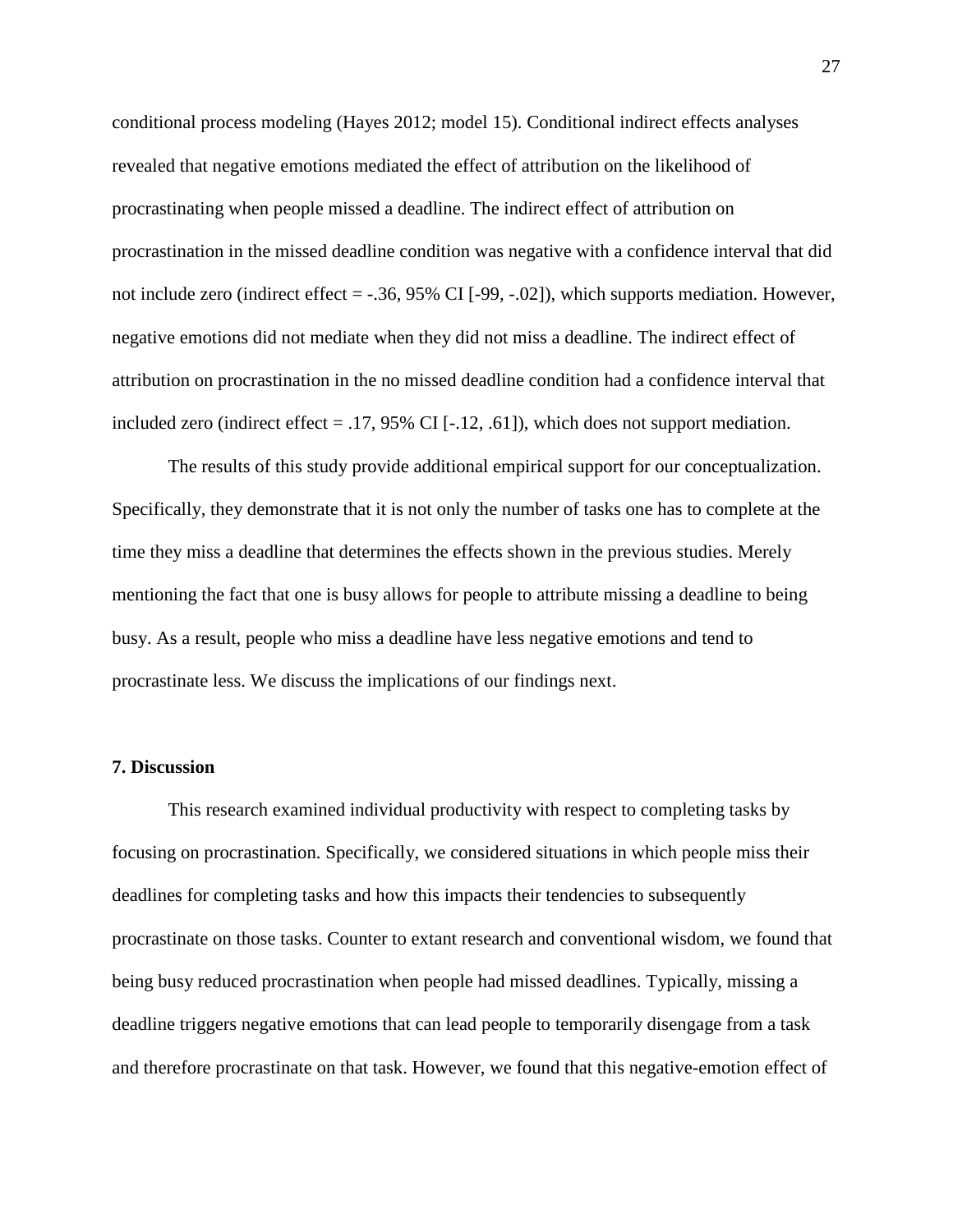missing a deadline on procrastination was not present when people were busy—either because they actually had more things to do or by merely mentioning that they are busy. We found support for our theory through an analysis of hundreds of thousands of real-world tasks on individuals' electronic "to do" lists, a longitudinal field study, and two controlled laboratory experiments.

Our findings shed light on how goal violations, negative emotions, and being busy affect procrastination and, more generally, a person's productivity. How busy a person is, or perceives themselves to be, when they fail to achieve a goal (i.e., missing a task deadline) is particularly important in this process. Being busier (vs. less busy) means that a person has more tasks that they intend to complete in the near future or incomplete goals that they are trying to achieve. Thus, our findings suggest that having more active goals at the same time may be beneficial because it helps mitigate negative emotions triggered by goal violations on any single goal.

We contended that being busy reduced the impact of negative emotions on procrastination because it allowed people to justify missing a task deadline and reduced the negative emotions experienced from missing a deadline. An alternative explanation suggests that being busy could moderate this process by distracting people from experiencing negative emotions associated with missing deadlines. In other words, busier people might simply not have the time to think about how missing a deadline for a particular task makes them feel. While this process is somewhat consistent with our conceptualization (i.e., being busy mitigates negative emotions), we did not find evidence for this process in our studies. In addition to the mediating patterns supporting our conceptualization, the results of study 4 show that it is not the amount of tasks that people have to accomplish, but the attribution that one is busy that reduces the negative emotions experienced from missing a task deadline. This finding also suggests that other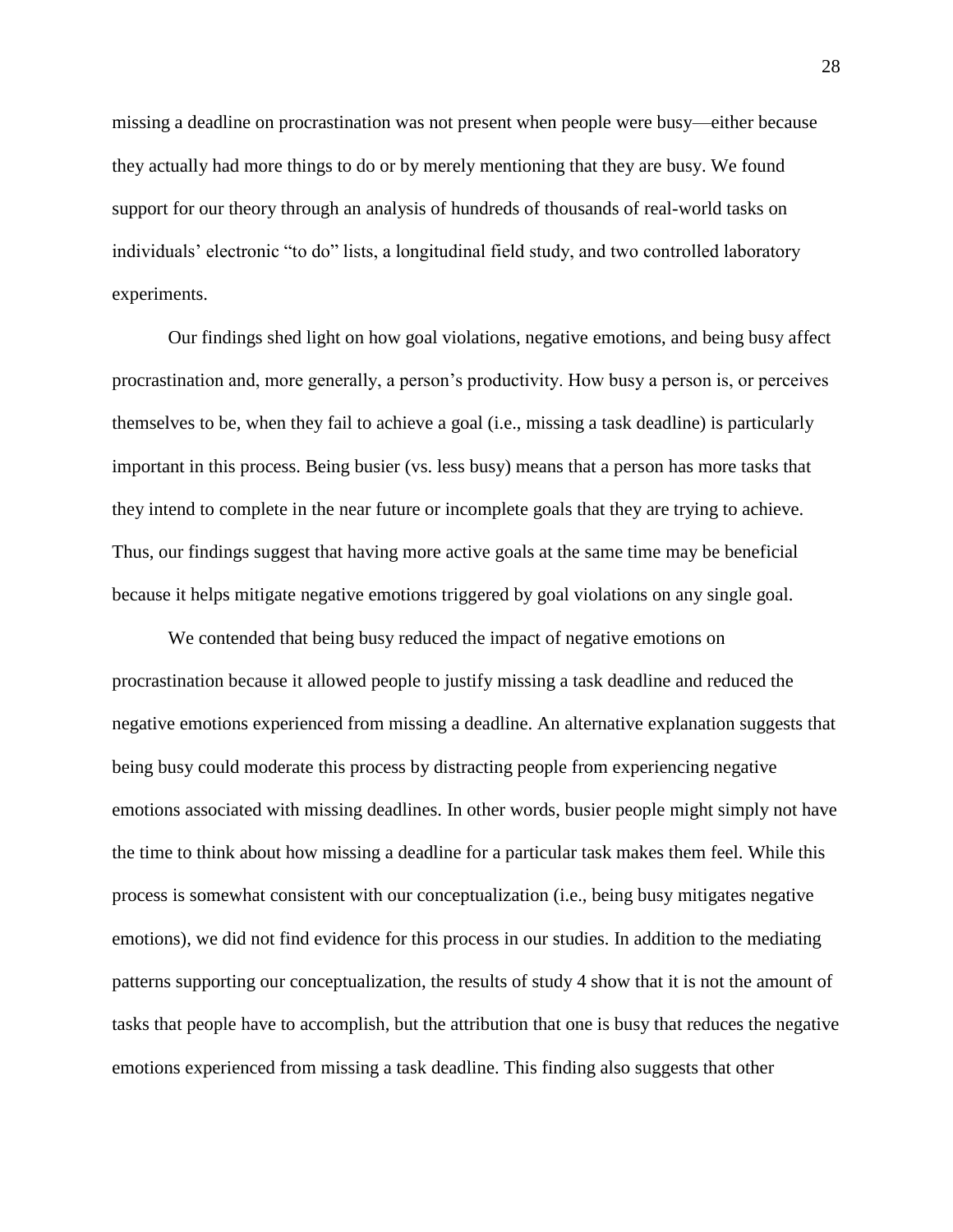variables that either justify or reduce the psychological impact of missing a deadline may reduce procrastination.

Our findings have a number of implications for how individuals engage with their tasks in both personal and professional contexts. A simple way for people to become more productive is to remind themselves of all the tasks they need to do. Thinking about all the tasks one needs to do should encourage a perception that one is busy. This should make people feel better, as there was a reason for missing certain tasks' deadlines or failing to achieve certain goals. Feeling better about a task or goal should lead people to not disengage from them. Instead, people should be motivated to complete the task or goal, and become more productive overall.

In addition, purposively keeping oneself busy may be a simple and effective antidote to chronic procrastination and task-completion tardiness. In a workplace setting, for example, managers may find that their subordinates are less likely to procrastinate if they give them more, not less, to do. There are, however, likely to be limits to this. We expect that extremely busy people will feel "overloaded" and "overwhelmed" by what they need to achieve, which could lead them to disengage entirely from a task. Thus, the potential of being busy to help reduce procrastination should be balanced against individuals' feelings of being overloaded and their perceptions of what "being busy" means to them.

Another implication of these findings is that, in work settings, managers can use busyness as a mechanism for motivating their employees to be more productive. For example, managers could communicate to each of their employees how many tasks they need to get done as a way of making their employees feel busier. Also, they could break larger tasks down into smaller subtasks and communicate those as a way of increasing an employee's perceived busyness without actually giving them extra work to do. Additionally, managers could use a busyness-related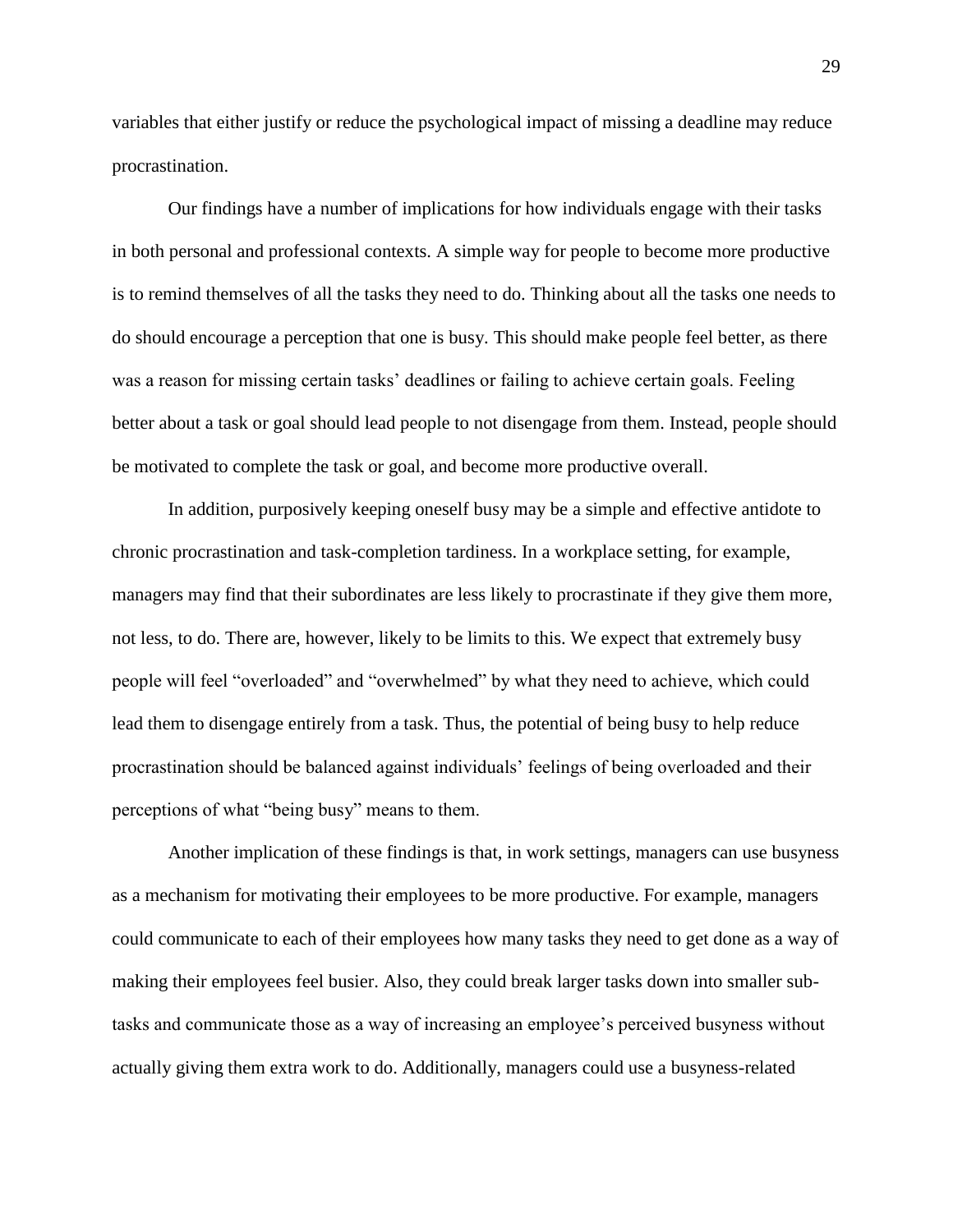mechanism to help employees overcome missed-deadline-related procrastination while also making employees feel good. For example, managers could tell their employees that they are busier than counterparts in other departments or business units. This should make employees feel good (because of the positive comparison) while also making busyness salient. Finally, since procrastination is due to the negative emotions from missing a task deadline, organizations may want to find ways to help their employees overcome the negative emotions they experience after missing a task deadline. Overall, our findings suggest that individuals in both their personal and work lives can benefit from being (or feeling) busier in the all-too-common context of missed deadlines because it helps them overcome procrastination.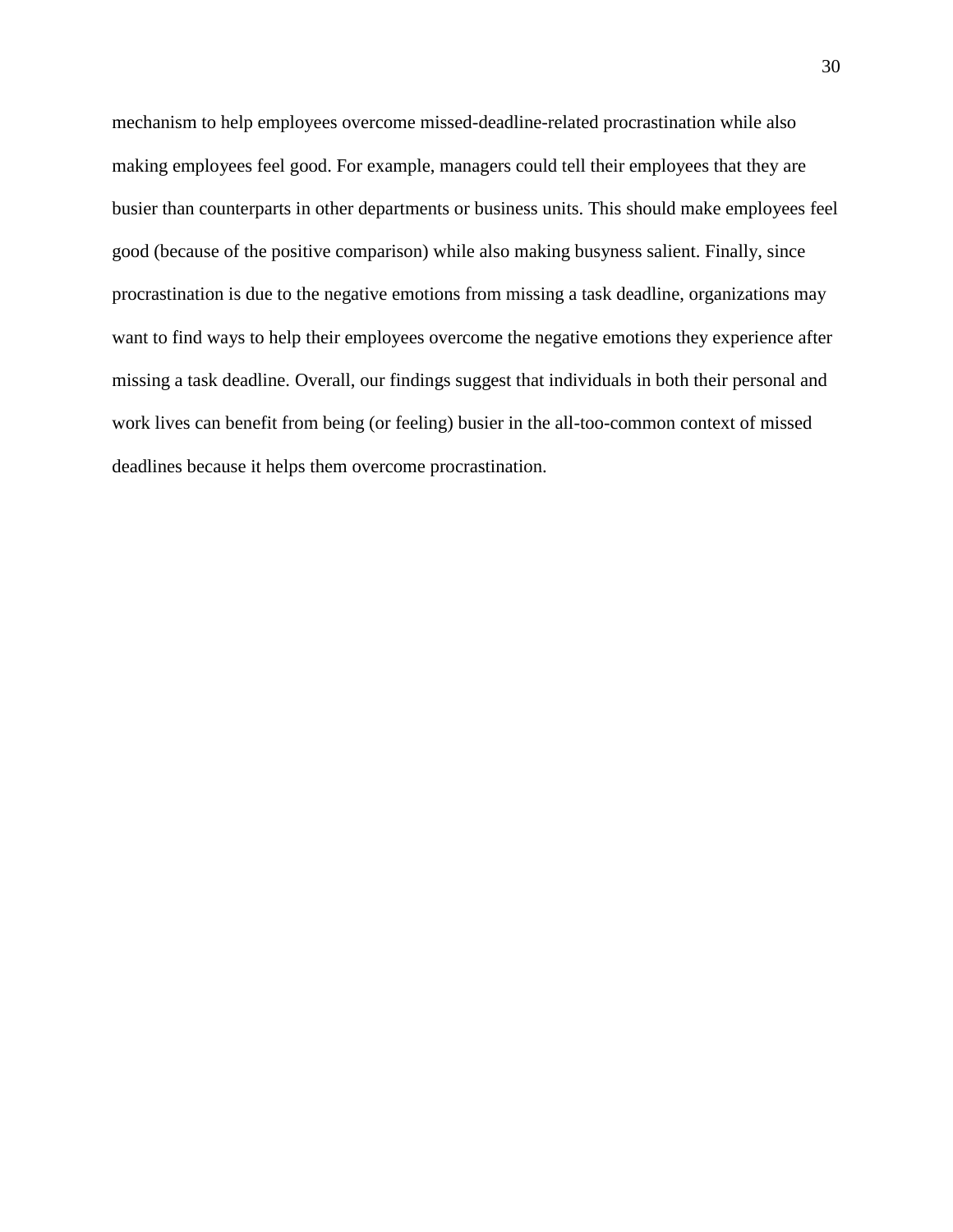## **References**

- Ariely, D., K. Wertenbroch. 2002. Procrastination, deadlines, and performance: Self-control by precommitment. *Psychological Science* **13**(3) 219–224.
- Baer, D. 2013. The art of doing everything.
- http://www.fastcompany.com/3021510/most-productive-people-the-art-of-doing-everything (accessed Dec 28, 2013).
- Bisson, P., E. Stephenson, S. P. Viguerie. 2010. The productivity imperative. *McKinsey Quarterly*.
- Brock, T. C., A. H. Buss. 1964. Effects of justification for aggression and communication with the victim on postaggression dissonance. *The Journal of Abnormal and Social Psychology* **68**(4) 403–412.
- Cochran, W., A. Tesser. 1996. The what the hell effect: Some effects of goal proximity and goal framing on performance. L. L. Martin, A. Tesser, eds. *Striving and feeling: Interactions among goals, affect, and self-regulation* (Routledge), 99–120.
- Dewitte, S., W. Lens. 2000. Procrastinators lack a broad action perspective. *European Journal of Personality* **14**(2) 121–140.
- Ferrari, J. R. 2000. Procrastination and attention: Factor analysis of attention deficit, boredomness, intelligence, self-esteem, and task delay frequencies. *Journal of Social Behavior & Personality* **15**(5) 185–196.
- Ferrari, J. R., D. M. Tice. 2000. Procrastination as a self-handicap for men and women: A taskavoidance strategy in a laboratory setting. *Journal of Research in Personality* **34**(1) 73–83.
- Gleick, J. 1999. *Faster: The acceleration of just about everything*. Pantheon Books, New York.
- Gupta, R., D. A. Hershey, J. Gaur. 2012. Time perspective and procrastination in the workplace: An empirical investigation. *Current Psychology* **31**(2) 195–211.
- Hayes, A. F. 2013. *Introduction to mediation, moderation, and conditional process analysis: A regression-based approach*. Guilford Press.
- Herweg, F., D. Müller. 2011. Performance of procrastinators: on the value of deadlines. *Theory and Decision* **70**(3) 329–366.
- Hill, A. J. 2004. Does dieting make you fat? *British Journal of Nutrition* **92**(S1) S15–S18.
- Korkki, P. 2012. Driven to worry, and to procrastinate. http://www.nytimes.com/2012/02/26/jobs/procrastinating-at-work-maybe-youreoverwhelmed.html (accessed Dec 28, 2013).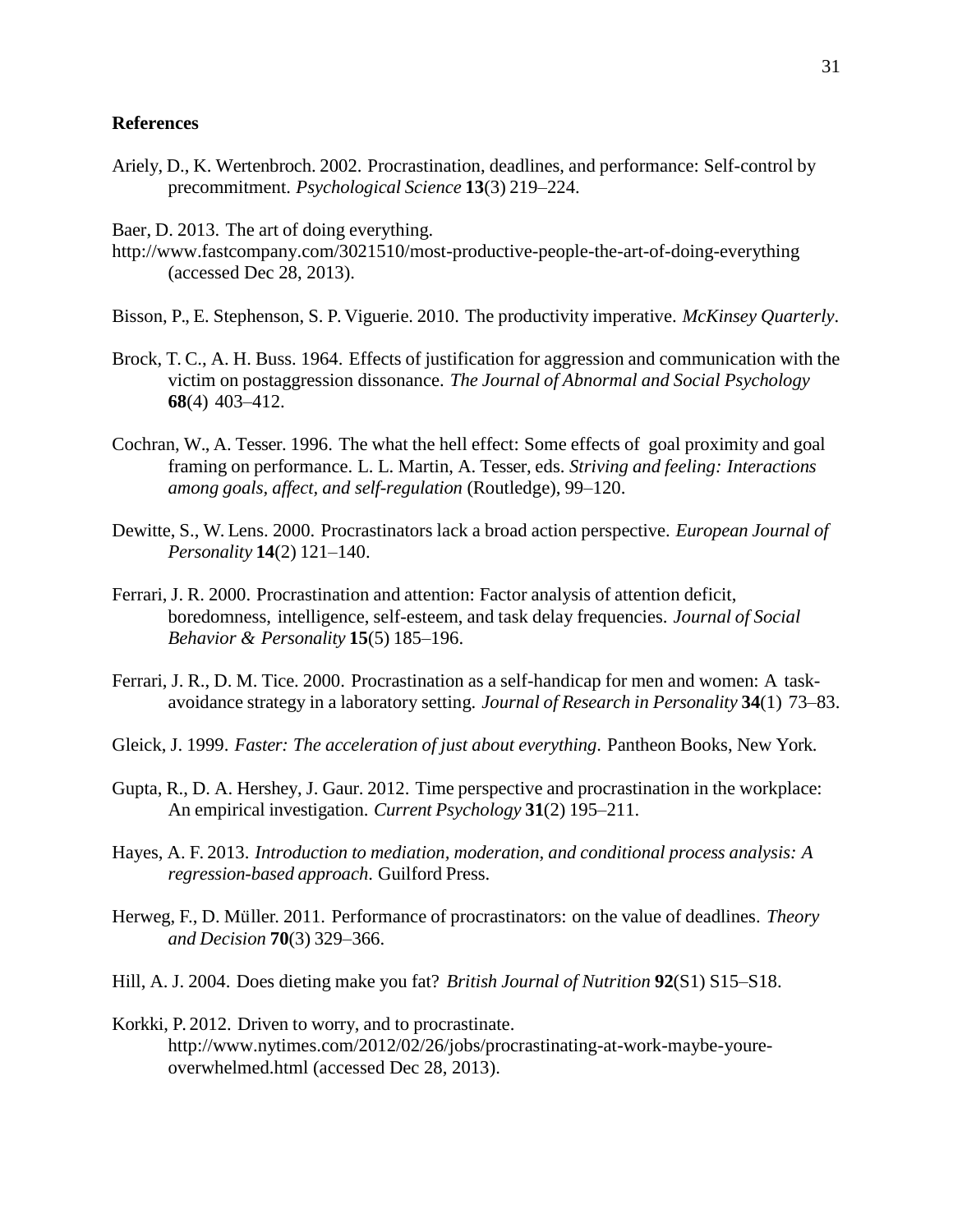- Lay, C. H. 1990. Working to schedule on personal projects: An assessment of person-project characteristics and trait procrastination. *Journal of Social Behavior & Personality* **5**(3) 91–103.
- Lay, C. H. 1994. Trait procrastination and affective experiences: Describing past study behavior and its relation to agitation and dejection. *Motivation and Emotion* **18**(3) 269–284.
- McGraw, K. M. 1987. Guilt following transgression: An attribution of responsibility approach. *Journal of Personality and Social Psychology* **53**(2) 247.
- Muraven, M., R. L. Collins, E. T. Morsheimer, S. Shiffman, J. A. Paty. 2005. The morning after: limit violations and the self-regulation of alcohol consumption. *Psychology of Addictive Behaviors* **19**(3) 253.
- Rubinstein, J. S., D. E. Meyer, J. E. Evans. 2001. Executive control of cognitive processes in task switching. *Journal of Experimental Psychology: Human Perception and Performance* **27**(4) 763.
- Schraw, G., T. Wadkins, L. Olafson. 2007. Doing the things we do: A grounded theory of academic procrastination. *Journal of Educational Psychology* **99**(1) 12.
- Soman, D., A. Cheema. 2004. When goals are counterproductive: the effects of violation of a behavioral goal on subsequent performance. *Journal of Consumer Research* **31**(1) 52–62.
- Steel, P. 2007. The nature of procrastination: a meta-analytic and theoretical review of quintessential self-regulatory failure. *Psychological bulletin* **133**(1) 65.
- Tice, D. M., R. F. Baumeister. 1997. Longitudinal study of procrastination, performance, stress, and health: The costs and benefits of dawdling. *Psychological Science* **8**(6) 454–458.
- Van Eerde, W. 2003. A meta-analytically derived nomological network of procrastination. *Personality and Individual Differences* **35**(6) 1401–1418.
- Weiner, B. 1986. *An attributional theory of motivation and emotion*. Springer-Verlag New York.
- Wilcox, K., L. G. Block, E. M. Eisenstein. 2011. Leave home without it? the effects of credit card debt and available credit on spending. *Journal of Marketing Research* **48**(SPL) S78–S90.
- Wohl, M. J. A., T. A. Pychyl, S. H. Bennett. 2010. I forgive myself, now i can study: How selfforgiveness for procrastinating can reduce future procrastination. *Personality and Individual Differences* **48**(7) 803–808.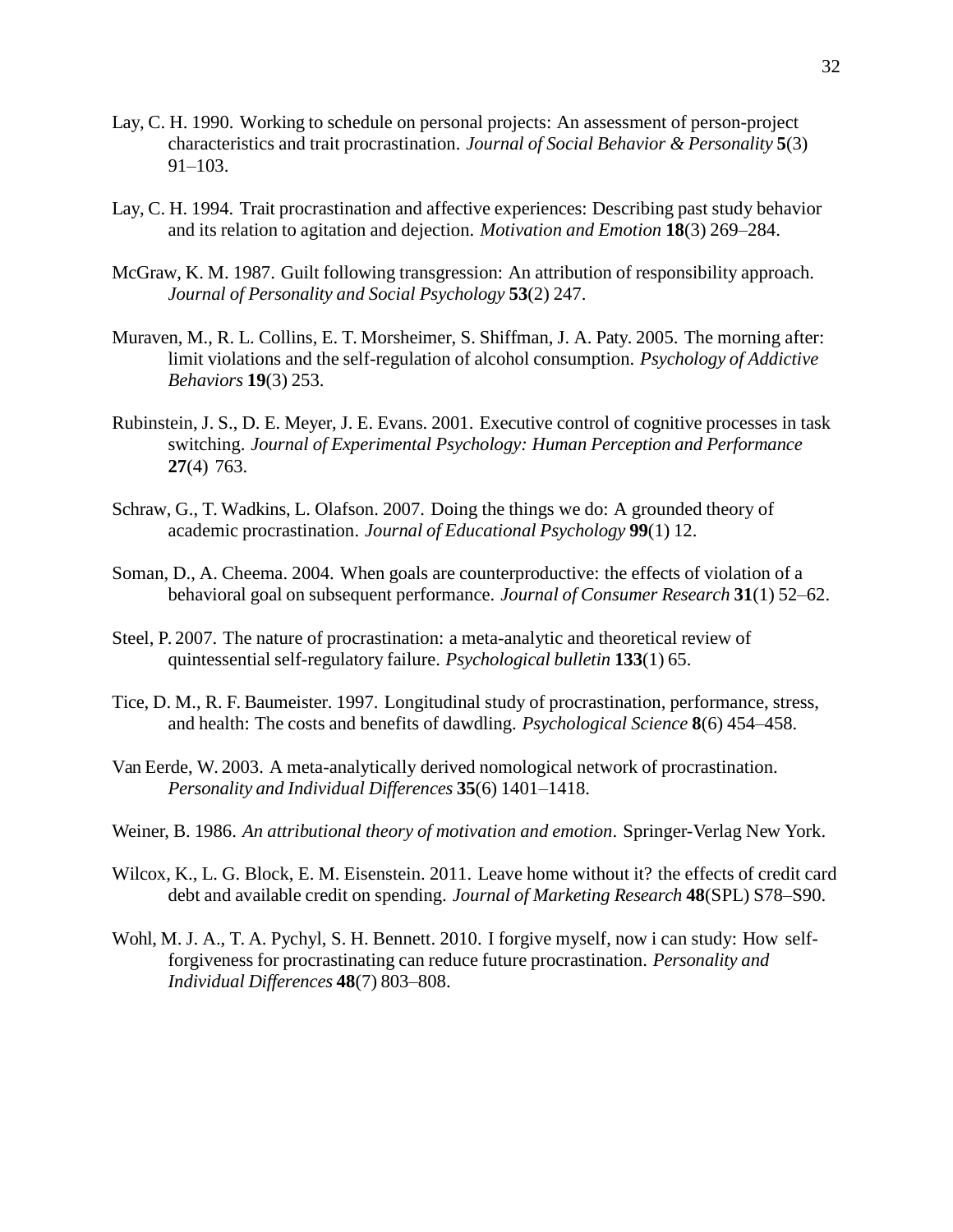| Covariate                                | <b>Base Model</b> |             |           |                   | <b>Full Model</b> |           |  |
|------------------------------------------|-------------------|-------------|-----------|-------------------|-------------------|-----------|--|
|                                          | $\mathbf b$       | $\chi^2(1)$ | <b>HR</b> | $\mathbf b$       | $\chi^2(1)$       | <b>HR</b> |  |
| Deadline changes                         |                   |             |           | $-.30$            | 25541.59          | .74       |  |
| <b>Busyness</b>                          |                   |             |           | .01               | 70.66             | 1.01      |  |
| Deadline changes x                       |                   |             |           |                   |                   |           |  |
| <b>Busyness</b>                          |                   |             |           | .01               | 117.49            | 1.01      |  |
| User completion time                     | $-.52$            | 62871.72    | .60       | $-.54$            | 67766.31          | .58       |  |
| User completion rate                     | .05               | 829.22      | 1.05      | .04               | 449.92            | 1.04      |  |
| First task                               | $-.02$            | 37.46       | .98       | $-.02$            | 88.20             | .98       |  |
| First week of month                      | $-.01$            | 19.10       | .99       | $-.01$            | 27.95             | .99       |  |
| Last week of month                       | .00               | 7.95        | 1.00      | .00               | 8.16              | 1.00      |  |
| Day task created (baseline $=$ Saturday) |                   |             |           |                   |                   |           |  |
| Sunday                                   | $-.01$            | 5.90        | .99       | $-.01ns$          | 1.27              | .99       |  |
| Monday                                   | $-.02$            | 15.75       | .98       | $-.01$            | 4.15              | .99       |  |
| Tuesday                                  | $-.03$            | 39.61       | .97       | $-.02$            | 23.50             | .98       |  |
| Wednesday                                | $-.04$            | 66.54       | .96       | $-.04$            | 47.33             | .96       |  |
| Thursday                                 | $-.09$            | 300.76      | .91       | $-.09$            | 260.74            | .92       |  |
| Friday                                   | $-.01$            | 4.43        | .99       | $-.02$            | 7.46              | .98       |  |
| Month task created (baseline = December) |                   |             |           |                   |                   |           |  |
| January                                  | .02               | 9.43        | 1.02      | .02               | 11.14             | 1.02      |  |
| February                                 | .02               | 4.73        | 1.02      | .02               | 8.40              | 1.02      |  |
| March                                    | $.01^{\rm ns}$    | 2.10        | 1.01      | .02               | 7.39              | 1.02      |  |
| April                                    | $-.01ns$          | 2.66        | .99       | .00 <sup>ns</sup> | .18               | 1.00      |  |
| May                                      | .02               | 6.18        | 1.02      | .03               | 23.79             | 1.03      |  |
| June                                     | .04               | 37.35       | 1.04      | .06               | 72.47             | 1.06      |  |
| July                                     | .06               | 67.94       | 1.06      | .08               | 119.79            | 1.08      |  |
| August                                   | .14               | 409.15      | 1.16      | .15               | 461.32            | 1.17      |  |
| September                                | .25               | 1121.15     | 1.29      | .26               | 1143.81           | 1.29      |  |
| October                                  | $.01^{\rm ns}$    | .44         | 1.01      | .02               | 4.36              | 1.02      |  |
| November                                 | $.00^{\rm ns}$    | .24         | 1.00      | .00 <sup>ns</sup> | .07               | 1.00      |  |
| $-2LL$                                   |                   | 14,359,721  |           |                   | 14,320,079        |           |  |
| <b>AIC</b>                               |                   | 14,359,765  |           |                   | 14,320,129        |           |  |
| <b>BIC</b>                               |                   | 14,360,013  |           |                   | 14,320,411        |           |  |

# **Table 1: Effects on Hazard of Task Completion (Study 1)**

These models estimate the effects of the covariates on the hazard of task completion, which is the instantaneous probability of a task being completed. Unless indicated by "ns" all parameters are significant at the  $p < .05$  level.

 $HR =$  hazard ratio.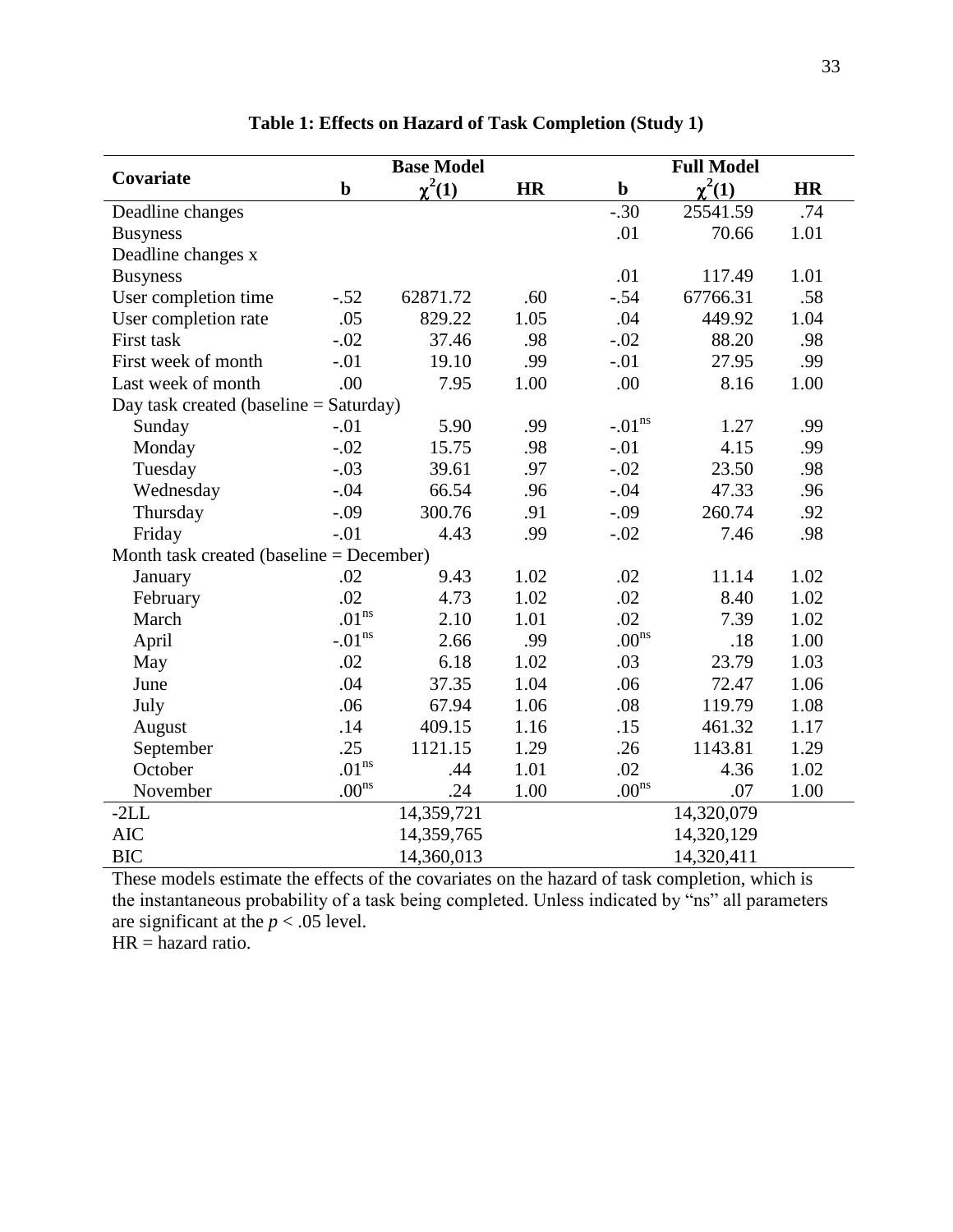



**(A)**



**(B)**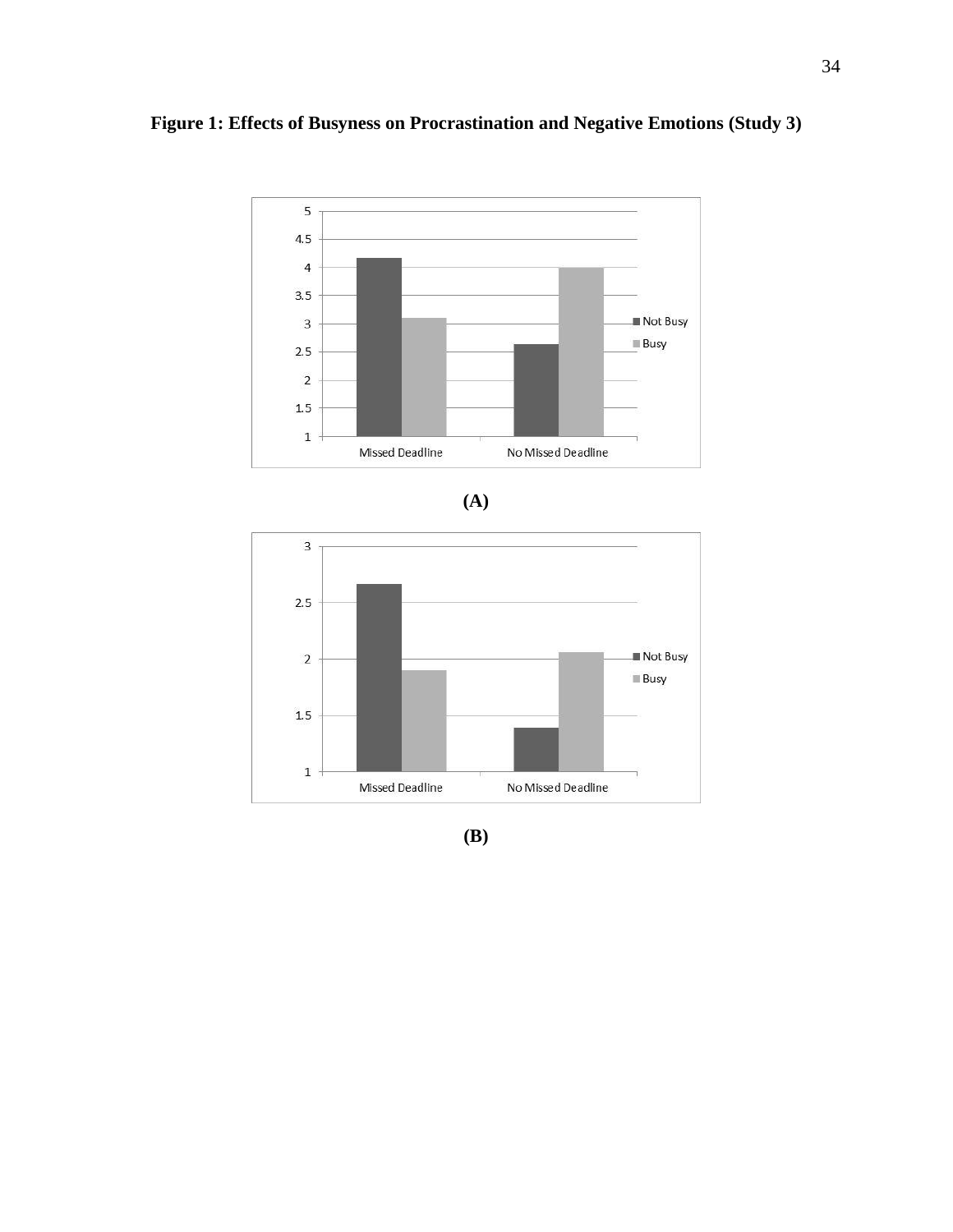# **Figure 2: Effects of Attribution of Busyness on Procrastination and Negative Emotions**



**(Study 4)**





**(B)**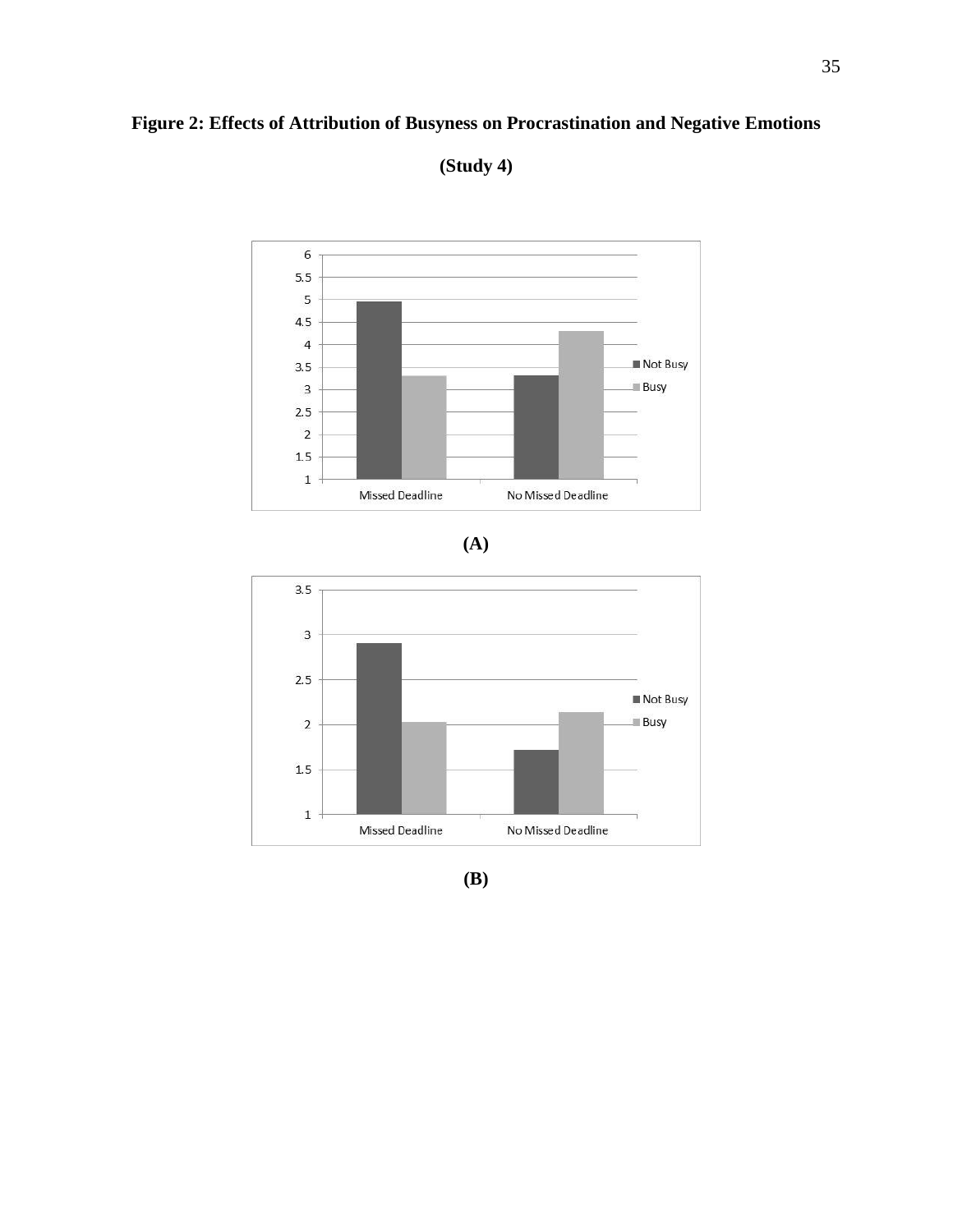## **Web Appendix**

# *STUDY 2: FURTHER INFORMATION ON METHODOLOGY AND STIMULI*

*Recruitment.* Participants were recruited from Amazon's Mechanical Turk. Participants viewed a recruitment message on Mechanical Turk that included a link to the Part 1 Qualtrics survey. Approximately one week later all participants were sent a message through Mechanical Turk with a link to the Part 2 Qualtrics survey and a promise of a bonus payment upon completing the survey.

*Manipulations and stimuli.* Red text indicates if there was a difference between conditions.

# **Part 1 Survey**

Task Instructions (shown to everyone):

Please think of a task that you had wanted to get accomplished this week, but did NOT get a chance to finish and instead intend to accomplish NEXT WEEK. Please answer the questions below about the task.

If there is no such task please click NO below. Otherwise click YES.

Task description question (shown to everyone):

In the space below, describe the task by explaining what had to be done:

Task procrastination measure (shown to everyone):

How likely are you to procrastinate on this task next week? ( $1 = Not$  likely;  $7 = Very$ likely)

Percent complete measure (shown to everyone):

How much of this task did you get accomplished?  $(1 = Did not start; 10 = 90\% complete)$ 

Task recording instructions (shown to everyone):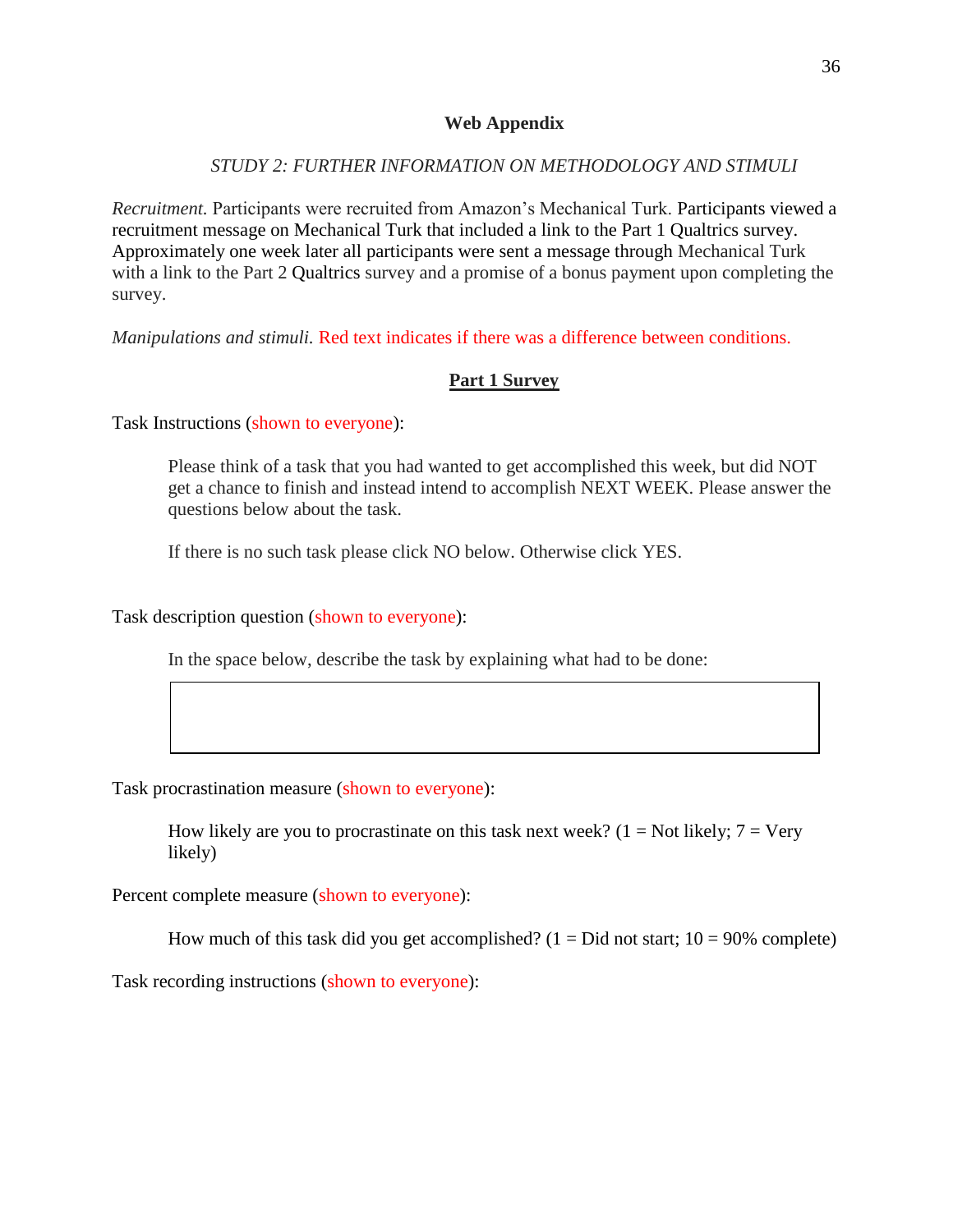Please open Microsoft word (or some other program that will save text) on your computer. Once the document is open please cut and paste your description of the task in the word document. Do not close the document.

If you do not have the ability to save the description on your computer please click cannot save below (you will still be paid for this HIT if you cannot save).

Busyness measure (shown to everyone):

How busy were you this week?  $(1 = Not busy at all; 7 = Very busy)$ How many things did you have to do this week? ( $1 =$  Very few things;  $7 =$  A lot of things)

Task saving instructions (shown to everyone):

In a week or so, we will contact you via Mechanical Turk to see if you would like to complete a brief follow-up study that will pay \$.50 for about two minutes.

In order to be eligible to participate you will need to have the document with the descriptions of your tasks. If you would like to remain eligible please save this document to your desktop or somewhere else that is easy to access.

Please call the file "Task MTurk."

#### **Part 2 Survey**

Survey instructions (shown to everyone):

In order to be eligible you will need to have saved the task descriptions that you were instructed to save in a word file on your desktop or somewhere else on your computer that is easy to access.

You were instructed to call the file: Task MTurk.

If you are able to access this file and read the task descriptions you wrote last Sunday please click YES below. If not click NO. We will check to make sure your task descriptions are the same so please do not click yes if you do not have access to the file.

Do you have access to this file? (Yes/No)

Task description question (shown to everyone):

In the space below, please cut and paste the first task description you wrote last week. This description is the description of the task that you had intended to do the week before, but did not complete.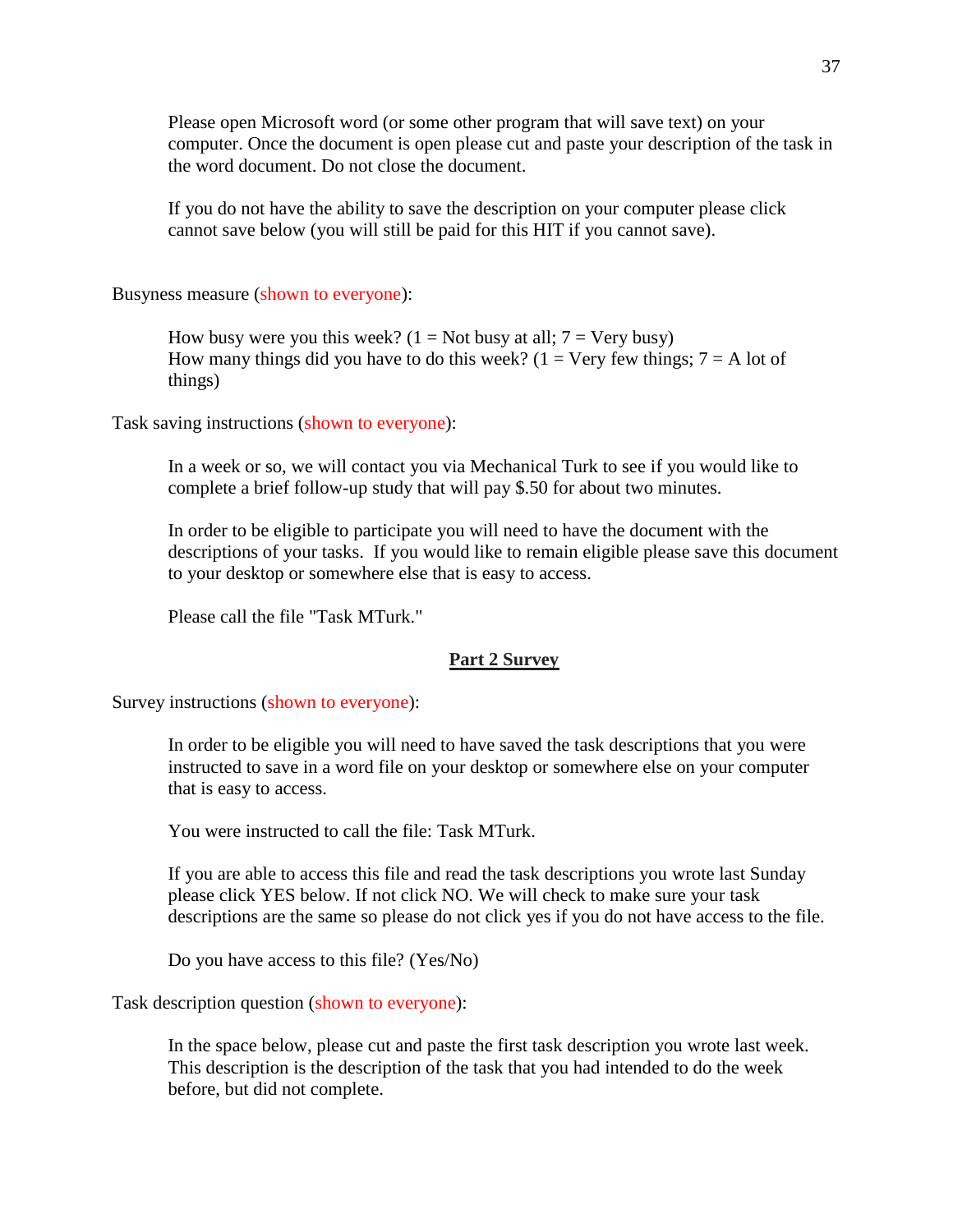Task completion measure (shown to everyone):

Did you complete the task this week? (Yes/No)

Busyness measure (shown to everyone):

How busy were you this week?  $(1 = Not busy at all; 7 = Very busy)$ How many things did you have to do this week? ( $1 = \text{Very few things}; 7 = \text{ A lot of}$ ) things)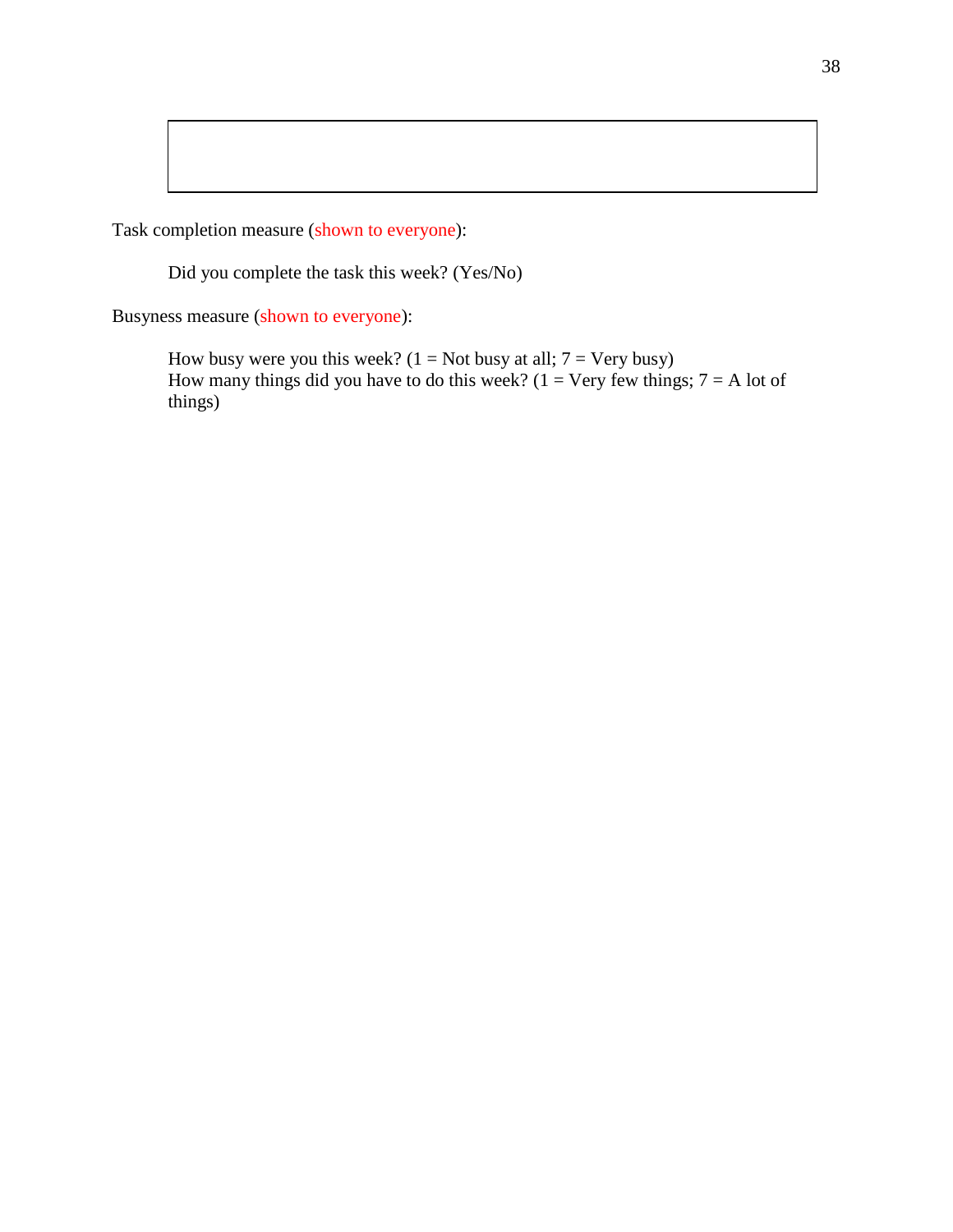## *STUDY 3: FURTHER INFORMATION ON METHODOLOGY AND STIMULI*

*Recruitment.* Participants were recruited from Amazon's Mechanical Turk. Participants viewed a recruitment message on Mechanical Turk that included a link to the Qualtrics survey.

*Manipulations and stimuli.* Red text indicates if there was a difference between conditions.

Task manipulation:

# Shown to everyone

Imagine that you are a freelancer working for a client. You get to make your own hours. You are looking at your list of things to do. Your to do list is presented below. Please take a moment to look at your to do list.

# To do list varied by condition

| <b>Not Busy Condition:</b>         | <b>Busy Condition:</b>        |  |  |
|------------------------------------|-------------------------------|--|--|
| <b>Develop Client Presentation</b> | Develop Client Presentation   |  |  |
| <b>Review Client Report</b>        | <b>Review Client Report</b>   |  |  |
|                                    | <b>Plan Client Meeting</b>    |  |  |
|                                    | <b>Finish Expense Reports</b> |  |  |
|                                    | <b>Enter Client Data</b>      |  |  |
|                                    | Make Client Calls             |  |  |

# Shown to not missed deadline condition

You decide to develop the presentation first.

Please answer the questions below about developing the presentation.

# Shown to missed deadline condition

You decide to develop the presentation first because you had intended to get it done yesterday.

Please answer the questions below about developing the presentation.

Task procrastination measure (shown to everyone):

How likely are you to procrastinate?  $(1 = Not likely; 7 = Very likely)$ 

Emotions measure (shown to everyone):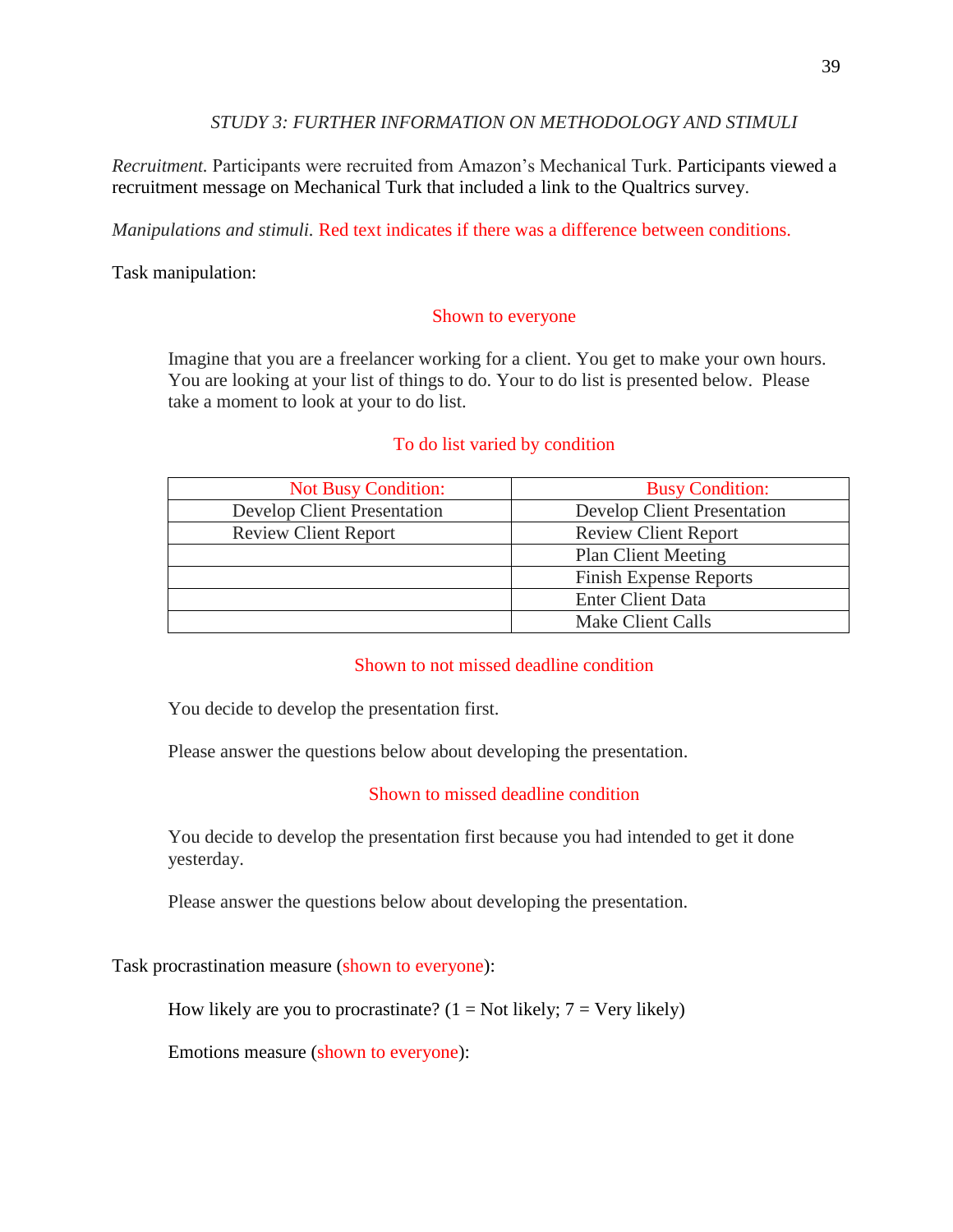To what extent would you feel the following emotions in this situation:  $(1 = Not at all; 7)$  $=$  Very much)

- Guilt
- Shame
- Embarrassment

Manipulation check (shown to everyone):

How late were you when you decided to develop the sales presentation?  $(1 = Not$  late at all;  $7 = \text{Very late}$ )

Screener question (shown to everyone):

Have you ever worked in an office environment? (Yes/No)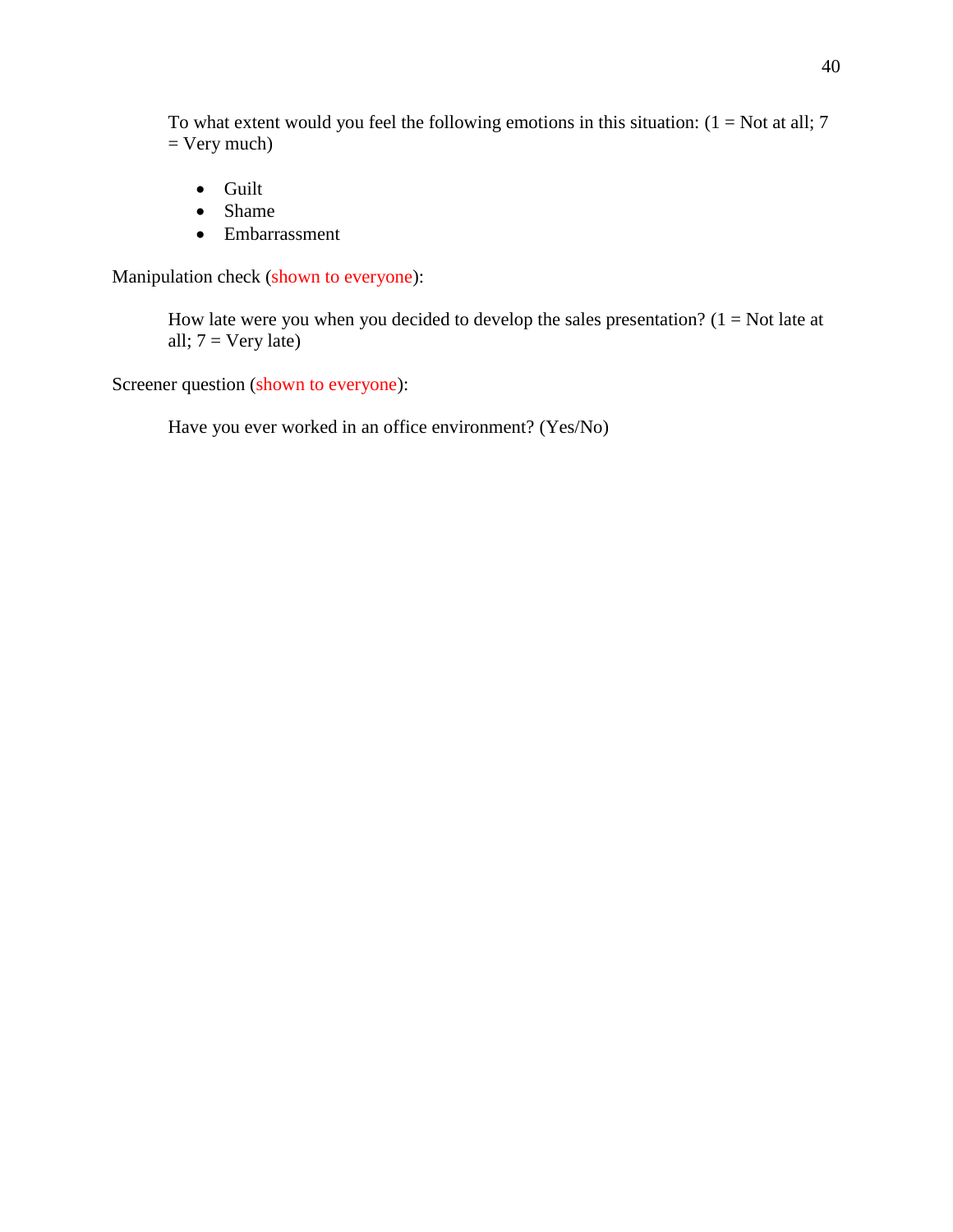*STUDY 4: FURTHER INFORMATION ON METHODOLOGY AND STIMULI*

*Recruitment.* Participants were recruited from Amazon's Mechanical Turk. Participants viewed a recruitment message on Mechanical Turk that included a link to the Qualtrics survey.

*Manipulations and stimuli.* Red text indicates if there was a difference between conditions.

Task manipulation:

## Shown to everyone

You are looking at your list of things that you would like to get done today. Please take a moment to look at this list below:

## To Do List

# Clean Living Room Mow Lawn

# Shown in the not busy, not missed deadline condition

You decide to clean the living room first.

Please answer the questions below about cleaning the living room.

# Shown in the not busy, missed deadline condition

You decide to clean the living room first. You had intended to do this task yesterday.

Please answer the questions below about cleaning the living room.

# Shown in the busy, not missed deadline condition

You decide to clean the living room first but you are very busy.

Please answer the questions below about cleaning the living room.

# Shown in the busy, missed deadline condition

You decide to clean the living room first. You had intended to do this task yesterday but you are very busy.

Please answer the questions below about cleaning the living room.